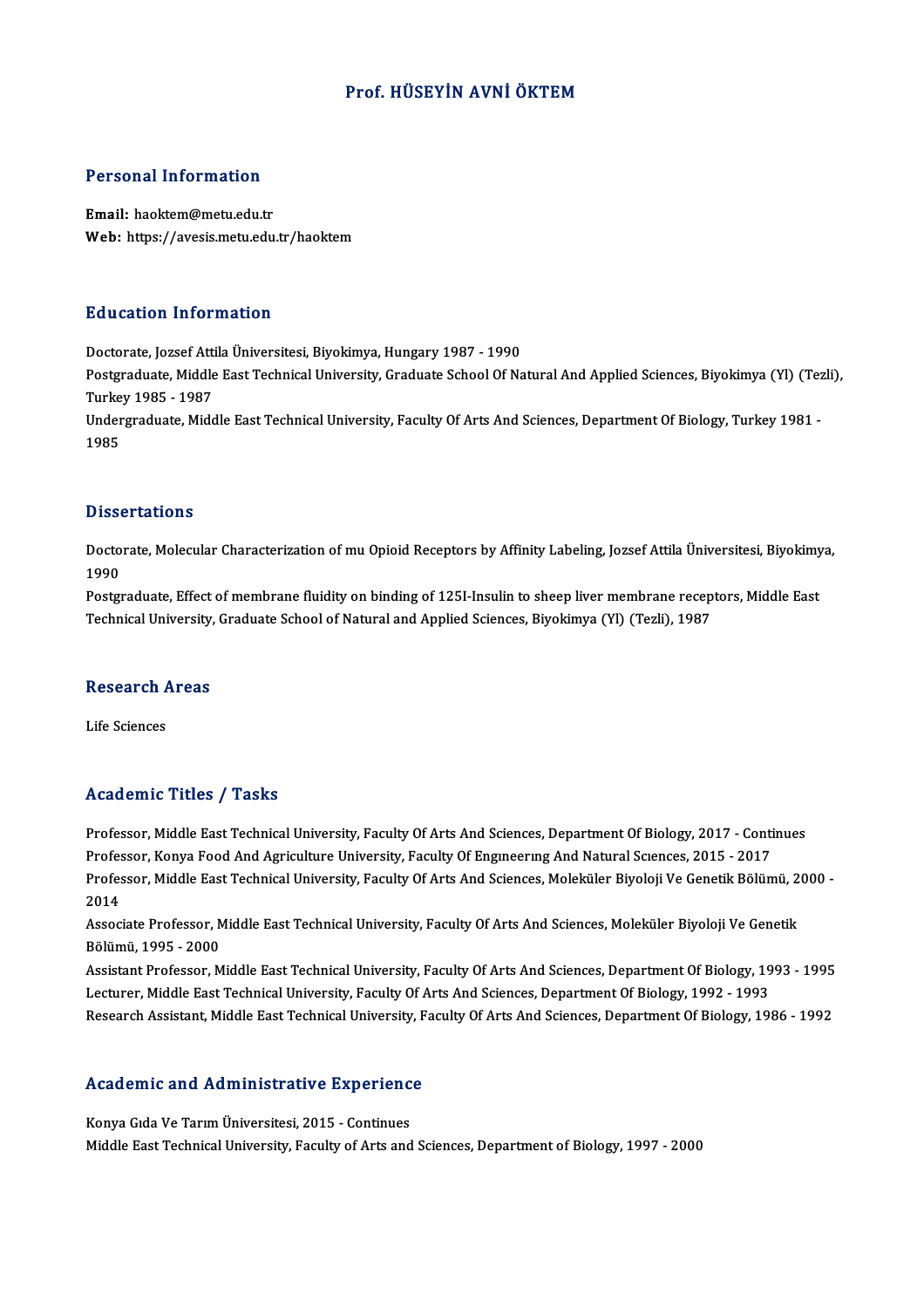#### Advising Theses

Advising Theses<br>ÖKTEM H. A. , Development of wholecell bioreporters for detection of boric acid, cyanide and paraquat, Postgraduate,<br>M.Sulueve(Student), 2010 May Ising<br>1987 - Saluova (Student), 2019<br>M.Suluova (Student), 2019<br>ÖKTEM H.A., Develenment ÖKTEM H. A. , Development of wholecell bioreporters for detection of boric acid, cyanide and paraquat, Postgradua<br>M.Suluova(Student), 2019<br>ÖKTEM H. A. , Development of fluorescent whole-cell bacterial bioreporters for dete

M.Suluova(Student), 2019<br>ÖKTEM H. A. , Development of fluorescent whole-cell bacterial bioreporters for detection of inorganic arsenic and<br>cadmium, Doctorate, E.Elçin(Student), 2019 ÖKTEM H. A. , Development of fluorescent whole-cell bacterial bioreporters for detection of inorganic arsenic and<br>cadmium, Doctorate, E.Elçin(Student), 2019<br>ÖKTEM H. A. , Development of a loop mediated isothermal amplifica

cadmium, Doctorate, E.Elçin(Student), 2019<br>ÖKTEM H. A. , Development of a loop mediated isothermal amplification (LA<br>modified organism (GMO) detection, Postgraduate, A.Nazlı(Student), 2019<br>ÖKTEM H. A., Development of augle ÖKTEM H. A. , Development of a loop mediated isothermal amplification (LAMP) based detection platform f<br>modified organism (GMO) detection, Postgraduate, A.Nazlı(Student), 2019<br>ÖKTEM H. A. , Development of nucleic acid coat

modified organism (GMO) detection, Postgraduate, A.Nazlı(Student), 2019<br>ÖKTEM H. A. , Development of nucleic acid coated nanoparticle based lateral flow assay for e.coli detection,<br>Postgraduate, D.Bingöl(Student), 2019 ÖKTEM H. A. , Development of nucleic acid coated nanoparticle based lateral flow assay for e.coli detection,<br>Postgraduate, D.Bingöl(Student), 2019<br>ÖKTEM H. A. , Antioxidant capacities and bioactive compounds of novel therm

Postgraduate, D.Bingöl<br>ÖKTEM H. A. , Antioxida<br>O.Bulut(Student), 2018<br>VÜCEL A. M. ÖVTEM H ÖKTEM H. A. , Antioxidant capacities and bioactive compounds of novel thermo-tolerant green microalgae, Doctorate<br>O.Bulut(Student), 2018<br>YÜCEL A. M. , ÖKTEM H. A. , Development of nucleic acid coated nanoparticle based lat

0.Bulut(Student), 2018<br>YÜCEL A. M. , ÖKTEM H. A. , Development of nucleic acid coated nanoparticle based lateral flow assay for Salmonella<br>detection, Postgraduate, M.KAAN(Student), 2017 YÜCEL A. M. , ÖKTEM H. A. , Development of nucleic acid coated nanoparticle based lateral flow assay for Salmonella<br>detection, Postgraduate, M.KAAN(Student), 2017<br>ÖKTEM H. A. , Evaluation of molasses and vinasse performanc

detection, Postgraduate,<br>ÖKTEM H. A. , Evaluation<br>I.ENGİN(Student), 2017<br>Ö<sup>KTEM H.</sub> A. , Davalanm</sup> ÖKTEM H. A. , Evaluation of molasses and vinasse performance for lipid production from green microalg<br>I.ENGİN(Student), 2017<br>ÖKTEM H. A. , Development of immunoaffinity based detection platforms for food pathogens, Doctora

I.ENGİN(Student), 2017<br>ÖKTEM H. A. , Development of immunoaffinity based detection platforms for food pathogens, Doctorate,<br>D.CAM(Student). 2016

ÖKTEM H. A. , Development of immunoaffinity based detection platforms for food pathogens, Doctorate,<br>D.ÇAM(Student), 2016<br>YÜCEL A. M. , ÖKTEM H. A. , Development of newborn Galactosemia screening kits, Postgraduate, S.YAĞM D ÇAM<br>YÜCEI<br>2015<br>VÜCEI YÜCEL A. M. , ÖKTEM H. A. , Development of newborn Galactosemia screening kits, Postgraduate, S.YAĞMUR(<br>2015<br>YÜCEL A. M. , ÖKTEM H. A. , Transformation of tobacco with a nac type transcription factor, TaNAC69-1 and<br>charact

2015<br>YÜCEL A. M. , ÖKTEM H. A. , Transformation of tobacco with a nac type transcription factor, TaNAC69-1 and<br>characterization of transgenic plants via molecular and physiological techniques, Doctorate, A.EROĞLU(Student), YÜCEL A. M., ÖKTEM H. A., Transformation of tobacco with a nac type transcription factor, TaNAC69-1 and characterization of transgenic plants via molecular and physiological techniques, Doctorate, A.EROĞLU(Student), 2015<br>YÜCEL A. M. , ÖKTEM H. A. , Bio-fuel production from microalgae, Doctorate, M.ONAY(Student), 2015<br>ÖKTEM H

YÜCEI<br>ÖKTEI<br>2015<br>ÖVTEI ÖKTEM H. A. , YÜCEL A. M. , Development of newborn galactosemia screening kits /, Postgraduate, S.Yağmur(Student),<br>2015<br>ÖKTEM H. A. , Öktem H., Optimization of hypericin extraction from hypericum perforatum L. tissues and

2015<br>ÖKTEM H. A. , Öktem H., Optimization of hypericin extraction from hypericum perforatum L. tissues and evaluation of its<br>applicability in dye-sensitized solar cells /, Postgraduate, Ö.Aktuna(Student), 2014 ÖKTEM H. A. , Öktem H., Optimization of hypericin extraction from hypericum perforatum L. tissues and evaluation of it<br>applicability in dye-sensitized solar cells /, Postgraduate, Ö.Aktuna(Student), 2014<br>ÖKTEM H. A. , Deve

Postgraduate, O.BULUT(Student), 2014<br>ÖKTEM H. A. , Development of reference materials for GMO detection /, Postgraduate, B.BİROL(Student), 2014 ÖKTEM H. A. , Development of nucleic acid based lateral flow immunochromatic test platform for Salmonella de<br>Postgraduate, O.BULUT(Student), 2014<br>ÖKTEM H. A. , Development of reference materials for GMO detection /, Postgr

ÖKTEMH.A. ,Generationof aptamer againstSalmonela serovar enteritidis and developmentof aptamer-based capilary ÖKTEM H. A. , Development of reference material<br>ÖKTEM H. A. , Generation of aptamer against Saln<br>biosensor, Doctorate, C.BAYRAÇ(Student), 2014<br>ÖKTEM H. A. Development of sandyrjsh time pus

ÖKTEM H. A. , Development of sandwich type nucleic acid array platform for the detection of microRNAs in breast<br>cancer, Postgraduate, S.ATILGAN(Student), 2014 biosensor, Doctorate, C.BAYRAÇ(Student), 2014<br>ÖKTEM H. A. , Development of sandwich type nucleancer, Postgraduate, S.ATILGAN(Student), 2014<br>ÖKTEM H. A. , Development of diagnostia platform ÖKTEM H. A. , Development of sandwich type nucleic acid array platform for the detection of microRNAs in bi<br>cancer, Postgraduate, S.ATILGAN(Student), 2014<br>ÖKTEM H. A. , Development of diagnostic platforms for single nucleo

Cancer, Postgraduate, S.<br>ÖKTEM H. A. , Developm<br>O.AKÇA(Student), 2014<br>ÖKTEM H. A. , Ontimizati ÖKTEM H. A. , Development of diagnostic platforms for single nucleotide polymorphism detection, Doctorate,<br>O.AKÇA(Student), 2014<br>ÖKTEM H. A. , Optimization of hypericin extraction from Hypericum perforatum L. tissues and e

0.AKÇA(Student), 2014<br>ÖKTEM H. A. , Optimization of hypericin extraction from Hypericum perforatum L. (<br>applicability in dye-sensitized solar cells, Postgraduate, Ö.AKTUNA(Student), 2014<br>ÖKTEM H. A., Development of puckis

ÖKTEM H. A. , Optimization of hypericin extraction from Hypericum perforatum L. tissues and evaluation of its<br>applicability in dye-sensitized solar cells, Postgraduate, Ö.AKTUNA(Student), 2014<br>ÖKTEM H. A. , Development of applicability in dye-sensitized solar cells, Postgraduate, O.Bulut(Student), 2014<br>detection, Postgraduate, O.Bulut(Student), 2014<br>ÖVTEM H. A., Dovelopment of nanoparticle and t ÖKTEM H. A. , Development of nucleic acid based lateral flow immunochromatographic test platform for salmonel<br>detection, Postgraduate, O.Bulut(Student), 2014<br>ÖKTEM H. A. , Development of nanoparticle and nanotextile based

detection, Postgraduate, O.Bulut(Student),<br>ÖKTEM H. A. , Development of nanoparticl<br>Postgraduate, Ö.KALMAN(Student), 2013<br>ÖKTEM H. A. – Ber tesungsu HyBer1a genin ÖKTEM H. A. , Development of nanoparticle and nanotextile based decontamination systems for biological agents,<br>Postgraduate, Ö.KALMAN(Student), 2013<br>ÖKTEM H. A. , Bor taşıyıcısı HvBor1a geninin tütüne (Nicotiana tabacum) a

Postgraduate, Ö.KALMAN(Student), 2013<br>ÖKTEM H. A. , Bor taşıyıcısı HvBor1a geninin tütüne (Nicotiana tabacum) aktarılması ve transgenik bitkilerin analizleri<br>Postgraduate, D.SELİN(Student), 2012<br>ÖKTEM H. A. , Microarray ba ÖKTEM H. A., Bor taşıyıcısı HvBor1a geninin tütüne (Nicotiana tabacum) aktarılması ve transgenik bitkilerin analizleri,

gene, Doctorate, M.TUFAN(Student), 2012 ÖKTEM H. A. , Microarray based expression profiling of barley under boron stress and cloning of 3H boron tolerance<br>gene, Doctorate, M.TUFAN(Student), 2012<br>ÖKTEM H. A. , Expression analysis of NAC type transcription factors

gene, Doctorate, M.TUFAN(Student), 2<br>ÖKTEM H. A. , Expression analysis of M<br>Doctorate, M.CENGİZ(Student), 2011<br>ÖKTEM H. A. , Jealatian and sharestari ÖKTEM H. A. , Expression analysis of NAC type transcription factors on wheat seedlings under abiotic stress conditions,<br>Doctorate, M.CENGİZ(Student), 2011<br>ÖKTEM H. A. , Isolation and characterization of taq DNA polymerase

Doctorate, M.CENGİZ(Student), 2011<br>ÖKTEM H. A. , Isolation and characterization of taq DNA<br>thermal cyclers, Postgraduate, L.YILDIZ(Student), 2011<br>ÖKTEM H. A. , In vitre selection of DNA antamers to Gliel ÖKTEM H. A. , Isolation and characterization of taq DNA polymerase and optimization and validation of newly desi<br>thermal cyclers, Postgraduate, L.YILDIZ(Student), 2011<br>ÖKTEM H. A. , In vitro selection of DNA aptamers to Gl

thermal cyclers, Postgraduate, L.YILDIZ(Student), 2011<br>ÖKTEM H. A. , In vitro selection of DNA aptamers to Glioblastoma multiforme, Doctorate, A.TAHİR(Student), 2011<br>ÖKTEM H. A. , Transformation of potato with MYB4 transcr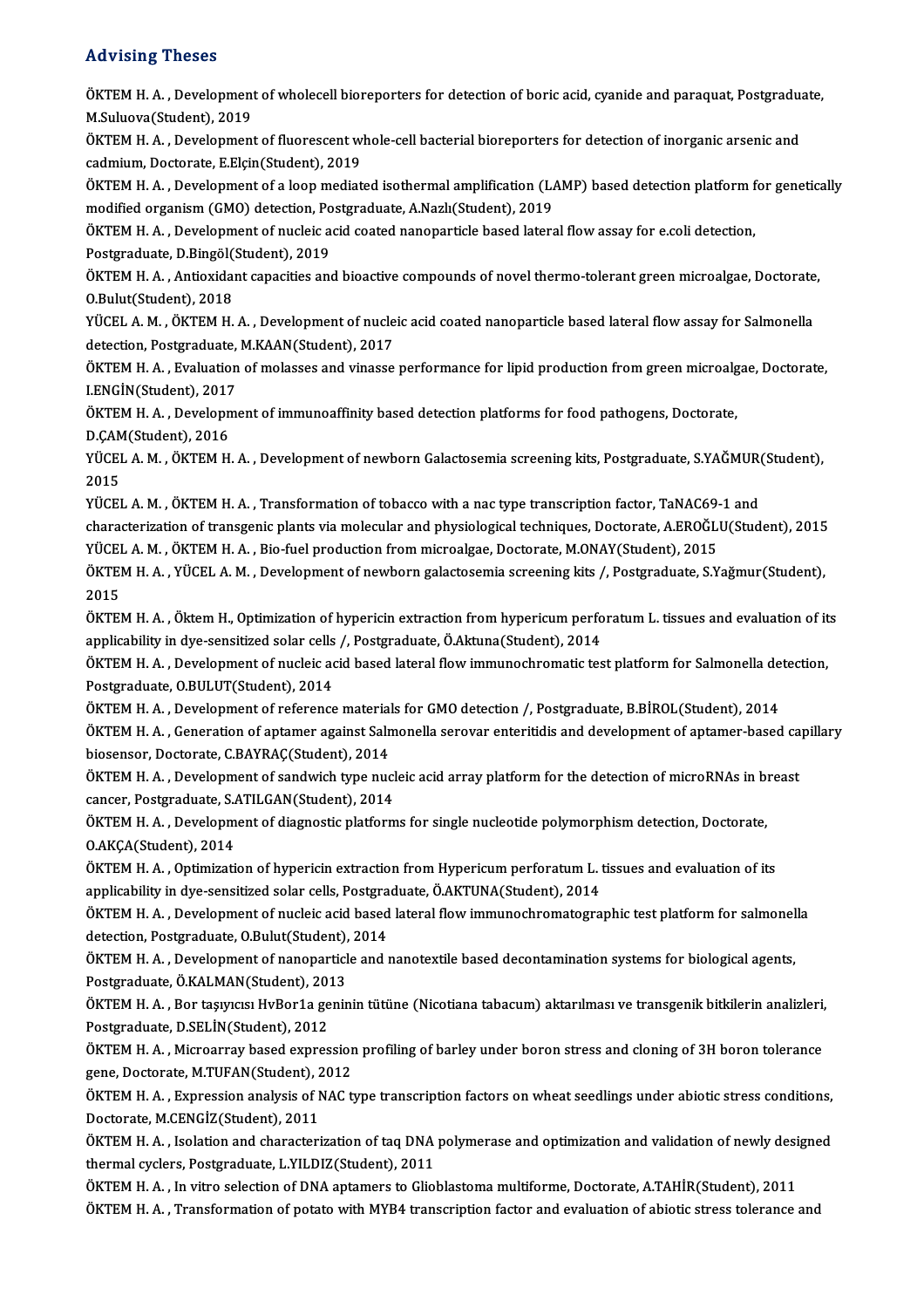gene expression profiles in transgenic plants, Doctorate, G.KALEMTAŞ(Student), 2011<br>ÖKTEM H. A., Dovelopment of selt negistent transsenis plants by using ToNHY1 and To

gene expression profiles in transgenic plants, Doctorate, G.KALEMTAŞ(Student), 2011<br>ÖKTEM H. A. , Development of salt resistant transgenic plants by using TaNHX1 and TaSTR genes, Doctorate,<br>M.KAVAS(Student), 2011 gene expression profiles i<br>ÖKTEM H. A. , Developmer<br>M.KAVAS(Student), 2011<br>ÖZEN G. ÖVTEM H. A. - De ÖKTEM H. A. , Development of salt resistant transgenic plants by using TaNHX1 and TaSTR genes, Doctorat<br>M.KAVAS(Student), 2011<br>ÖZEN C., ÖKTEM H. A. , Development of a sandwich-type dna array platform for the detection of l

M.KAVAS(Student), 2011<br>ÖZEN C., ÖKTEM H. A. , Development of a sandwich-type dna array platform for the detection of label-free<br>oligonucleotide targets, Postgraduate, S.CANSIZ(Student), 2010 ÖZEN C., ÖKTEM H. A. , Development of a sandwich-type dna array platform for the detection of label-free<br>oligonucleotide targets, Postgraduate, S.CANSIZ(Student), 2010<br>ÖKTEM H. A. , Öktem H., Development of an oligonucleot

oligonucleotide targets, Postgraduate, S.CANSIZ(Student), 2010<br>ÖKTEM H. A. , Öktem H., Development of an oligonucleotide based sandwich array platform for the detection<br>transgenic elements from plant sources using labal-fr ÖKTEM H. A. , Öktem H., Development of an oligonucleotide based sandwich array platform for the detection of<br>transgenic elements from plant sources using labal-free PCR products, Postgraduate, F.Gül(Student), 2010<br>ÖKTEM H. **transgenic elements from plant sources u<br>ÖKTEM H. A. , Optimization of mature emi<br>Postgraduate, A.BATTAL(Student), 2010<br>ÖKTEM H. A., Develenment of an elizeny** ÖKTEM H. A. , Optimization of mature embryo based regeneration and genetic transformation of Turkish wheat c<br>Postgraduate, A.BATTAL(Student), 2010<br>ÖKTEM H. A. , Development of an oligonucleotide based sandwich array platfo

Postgraduate, A.BATTAL(Student), 2010<br>ÖKTEM H. A. , Development of an oligonucleotide based sandwich array platform for the detectio<br>elements from plant sources using label-free PCR products, Postgraduate, F.GÜL(Student), ÖKTEM H. A. , Development of an oligonucleotide based sandwich array platform for the detection of trans<sub>i</sub><br>elements from plant sources using label-free PCR products, Postgraduate, F.GÜL(Student), 2010<br>ÖKTEM H. A. , Develo

elements from plant sources using label-free PCR products, Postgraduate, F.GÜL(Student), 2010<br>ÖKTEM H. A. , Development of acetylcholinesterase biosensor for the detection of pesticides, Postgraduate,<br>M.KAVRUK(Student), 20 ÖKTEM H. A. , Development of acetylcholinesterase biosensor for the detection of pesticides, Postgraduate,<br>M.KAVRUK(Student), 2010<br>ÖZEN C., ÖKTEM H. A. , The development of alkaline phosphatase based paper bioreporter for

M.KAVRUK(Student), 2010<br>ÖZEN C., ÖKTEM H. A. , The development of alkaline phosp<br>pasteurization, Postgraduate, C.KARAKAŞ(Student), 2009<br>ÖKTEM H. A., Effect of dreught and selt stresses en antiev ÖZEN C., ÖKTEM H. A. , The development of alkaline phosphatase based paper bioreporter for evaluation of milk<br>pasteurization, Postgraduate, C.KARAKAŞ(Student), 2009<br>ÖKTEM H. A. , Effect of drought and salt stresses on anti

pasteurization, Postgraduate, C.KARAKAŞ(Student), 200<br>ÖKTEM H. A. , Effect of drought and salt stresses on ant<br>M. ) seedlings, Postgraduate, O.ERCAN(Student), 2008<br>ÖKTEM H. A. , Effect of drought and salt stresses on the ÖKTEM H. A. , Effect of drought and salt stresses on antioxidant defense system and physiology of lentil (Lens culinar<br>M. ) seedlings, Postgraduate, O.ERCAN(Student), 2008<br>ÖKTEM H. A. , Effect of drought and salt stresses

M. ) seedlings, Postgraduate, O.ERCAN(Student), 2008<br>ÖKTEM H. A. , Effect of drought and salt stresses on the gene expression levels of antioxidant enzymes in lentil (Lens<br>culinaris M.) seedlings, Postgraduate, E.AKSOY(Stu ÖKTEM H. A. , Effect of drought and salt stresses on the gene expression levels of antioxidant enzymes in lentil (L<br>culinaris M.) seedlings, Postgraduate, E.AKSOY(Student), 2008<br>ÖKTEM H. A. , Regeneration of lentil (Lens c

culinaris M.) seedlings, Postgraduate, E.AKSOY(Student), 2008<br>ÖKTEM H. A. , Regeneration of lentil (Lens culinaris Medik) and genetic transf<br>tumefaciens-mediated gene transfer, Doctorate, U.ÇELİKKOL(Student), 2008<br>ÖKTEM H. ÖKTEM H. A. , Regeneration of lentil (Lens culinaris Medik) and genetic transformation by using Agrobacte<br>tumefaciens-mediated gene transfer, Doctorate, U.ÇELİKKOL(Student), 2008<br>ÖKTEM H. A. , Development of paper type tyr

tumefaciens-mediated gene transfer, Doctorate, U.ÇELİKKOL(Student), 2008<br>ÖKTEM H. A. , Development of paper type tyrosinase biosensor, Postgraduate, Ö.ŞENYURT(Student), 2008<br>ÖKTEM H. A. , Development of QCM based DNA biose ÖKTEM H. A. , Development of paper type tyrosinase biosensor, Postgraduate, Ö.ŞENYURT(Student), 2008<br>ÖKTEM H. A. , Development of QCM based DNA biosensors for detection of genetically modified organisms<br>İ.KARAMOLLAOĞLU(Stu ÖKTEM H. A. , Development of QCM based DNA biosensors for detection of genetically modified organisms, Doctorate<br>İ.KARAMOLLAOĞLU(Student), 2007<br>ERSON BENSAN A. E. , ÖKTEM H. A. , Transformation of Nicotiana tabacum plants

İ.KARAMOLLAOĞLU(Student), 2007<br>ERSON BENSAN A. E. , ÖKTEM H. A. , Transformation of Nicotiana tabacum plants with Na+/H+ antiporter (AtN<br>gene isolated from Arabidopsis thaliana for evaluation of salt tolerance, Postgradua ERSON BENSAN A. E. , ÖKTEM H. A. , Transformation of Nicotiana tabacum plants with Na+/H+ antiporter (AtNHX1<br>gene isolated from Arabidopsis thaliana for evaluation of salt tolerance, Postgraduate, F.AYSİN(Student), 2007<br>ÖK

gene isolated from Arabidopsis thaliana for evaluation of salt tolerance, Postgraduate, F.AYSİN(Student), 2007<br>ÖKTEM H. A. , Plazmit DNA saflaştırılması işleminde kullanılmak üzere magnetik afinite mikrokürelerin hazırlanm ÖKTEM H. A. , Plazmit DNA saflaştırılması işleminde kullanılmak üzere magnetik afinite mikrokürelerin hazırlanması,<br>Postgraduate, M.ÜRÜN(Student), 2006<br>ÖKTEM H. A. , Transformation of tobacco (Nicotiana tabaccum) with anti

Postgraduate, M.ÜRÜN(Student), 2006<br>ÖKTEM H. A. , Transformation of tobacco (Nico<br>plants, Postgraduate, T.Tuncer(Student), 2006<br>ÖKTEM H. A. , Identification and characterizatio ÖKTEM H. A. , Transformation of tobacco (Nicotiana tabaccum) with antimicrobial pflp gene and analysis of transgenic<br>plants, Postgraduate, T.Tuncer(Student), 2006<br>ÖKTEM H. A. , Identification and characterization of hydrol

plants, Postgraduate, T.Tuncer(Student), 2006<br>ÖKTEM H. A. , Identification and characterization of hydrolytic enzymes<br>bollworm (helicoverpa armigera), Doctorate, E.ÖZGÜR(Student), 2006<br>ÖKTEM H. A., Optimiration of selectio ÖKTEM H. A. , Identification and characterization of hydrolytic enzymes of sunn pest (eurygaster integriceps) and<br>bollworm (helicoverpa armigera), Doctorate, E.ÖZGÜR(Student), 2006<br>ÖKTEM H. A. , Optimization of selection c

bollworm (helicoverpa armigera), Doctorate, E.ÖZGÜR(Student), 2006<br>ÖKTEM H. A. , Optimization of selection conditions and agrobacterium mediated transformation of chickpea (cicer<br>arietinum L. cv. Gökçe), Postgraduate, M.Tu ÖKTEM H. A. , Optimization of selection conditions and agrobacterium mediated transformation of chickpea (cicer<br>arietinum L. cv. Gökçe), Postgraduate, M.Tufan(Student), 2005<br>ÖKTEM H. A. , Optimization of tissue culture, re

arietinum L. cv. Gökçe), Postgraduate, M.Tufan(Student), 2005<br>ÖKTEM H. A. , Optimization of tissue culture, regeneration and Agrobacterium mediated transfo<br>winter wheat cultivars (Kızıltan-91 and Bezostaja-01), Postgraduat ÖKTEM H. A. , Optimization of tissue culture, regeneration and Agrobacterium mediated transformation paramete<br>winter wheat cultivars (Kızıltan-91 and Bezostaja-01), Postgraduate, M.KAVAS(Student), 2005<br>ÖKTEM H. A. , Effect

winter wheat cultivars (Kızıltan-91 and Bezostaja-01), Postgraduate, M.KAVAS(Student), 2005<br>ÖKTEM H. A. , Effect of lipids on binding characteristics of opiod receptors, Doctorate, S.Apaydın(Student), 2005<br>ÖKTEM H. A. , Op ÖKTEM H. A. , Effect of lipids on binding characte<br>ÖKTEM H. A. , Optimisation of Agrobacterium me<br>Medik), Postgraduate, H.KAMÇI(Student), 2004<br>ÖKTEM H. A. Optimization of regeneration and ÖKTEM H. A. , Optimisation of Agrobacterium mediated gene transfer and micrografting systems in lentil (Lens culinaris<br>Medik), Postgraduate, H.KAMÇI(Student), 2004<br>ÖKTEM H. A. , Optimization of regeneration and Agrobacteri

Medik), Postgraduate, H.KAMÇI(Student), 2004<br>ÖKTEM H. A. , Optimization of regeneration and Agrobacterium mediated transformation of wheat (Triticum aestivum<br>L.cv. Yüreğir 89), Postgraduate, D.DEMİRBAŞ(Student), 2004 ÖKTEM H. A. , Optimization of regeneration and Agrobacterium mediated transformation of wheat (Triticum aes<br>L.cv. Yüreğir 89), Postgraduate, D.DEMİRBAŞ(Student), 2004<br>ÖKTEM H. A. , Extension of flower longevity in transgen

L.cv. Yüreğir 89), Postgraduate, D.DEMİR<br>ÖKTEM H. A. , Extension of flower longev<br>Postgraduate, B.DEÇANİ(Student), 2004<br>ÖKTEM H. A. , Ontimization of a regenerat ÖKTEM H. A. , Extension of flower longevity in transgenic plants via antisense blockage of ethylene biosynthesis,<br>Postgraduate, B.DEÇANİ(Student), 2004<br>ÖKTEM H. A. , Optimization of a regeneration and transformation system

Postgraduate, B.DEÇANİ(Student), 2004<br>ÖKTEM H. A. , Optimization of a regeneration and transformation system for<br>cetyledonary petioles and epicoyyls, Postgraduate, A.TAHİR(Student), 2004<br>ÖKTEM H. A., Evelyation of selt tel ÖKTEM H. A. , Optimization of a regeneration and transformation system for lentil (Lens culinaris M.,cv.Sultan-I)<br>cetyledonary petioles and epicoyyls, Postgraduate, A.TAHİR(Student), 2004<br>ÖKTEM H. A. , Evaluation of salt t

cetyledonary petioles and epicoyyls, F.<br>ÖKTEM H. A. , Evaluation of salt tolera<br>Doctorate, F.SELÇUK(Student), 2004<br>ÖVTEM H. A. , Optimiration of a regan ÖKTEM H. A. , Evaluation of salt tolerance in STO transformed Arabidopsis thaliana and Nicotiana tabacum plants<br>Doctorate, F.SELÇUK(Student), 2004<br>ÖKTEM H. A. , Optimization of a regeneration and transformation system for

Doctorate, F.SELÇUK(Student), 2004<br>ÖKTEM H. A. , Optimization of a regeneration and transformation system fo<br>cotyledonary petioles and epicotyls, Postgraduate, A.Tahir(Student), 2004<br>ÖKTEM H. A. , Optimization of regenerat ÖKTEM H. A. , Optimization of a regeneration and transformation system for lentil (lens culinaris M., cv. Sultan-I)<br>cotyledonary petioles and epicotyls, Postgraduate, A.Tahir(Student), 2004<br>ÖKTEM H. A. , Optimization of re

cotyledonary petioles and epicotyls, Postgraduate, A.Tahir(Student), 2004<br>ÖKTEM H. A. , Optimization of regeneration and transformation conditions for chickpea (Cicer arietinum L.), Doctorate,<br>M.AKBULUT(Student), 2003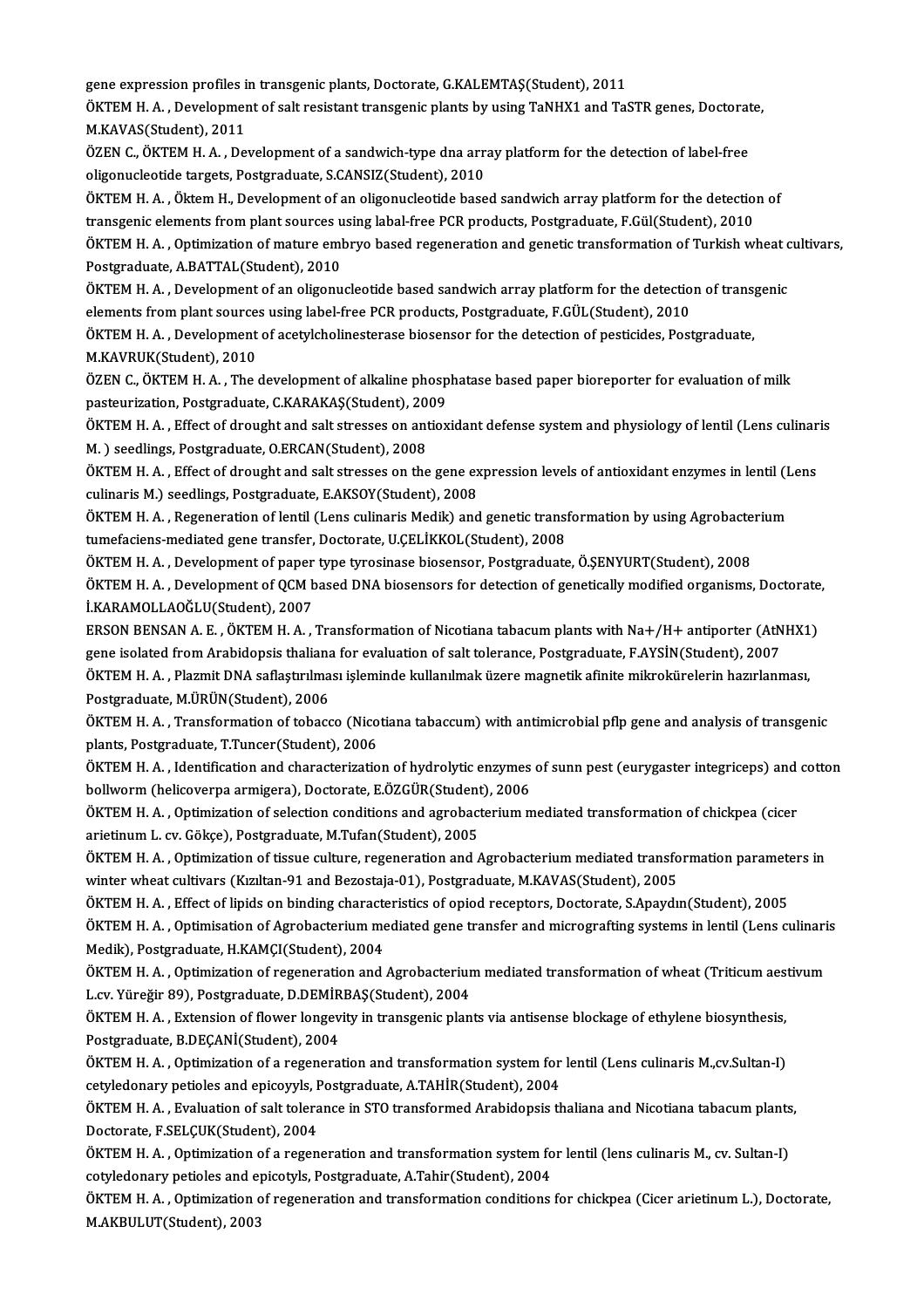ÖKTEM H. A. , Effect of boron toxicity on antioxidant enzyme activities of sensitive and resistant barley cultivars,<br>Restanduate E KARARAL (Student), 2002 ÖKTEM H. A. , Effect of boron toxicity on an<br>Postgraduate, E.KARABAL(Student), 2002<br>ÖKTEM H. A. , Optimiration of an integrated ÖKTEM H. A. , Effect of boron toxicity on antioxidant enzyme activities of sensitive and resistant barley cultivars,<br>Postgraduate, E.KARABAL(Student), 2002<br>ÖKTEM H. A. , Optimization of an integrated bombardment and agroba

Fostgraduate, E.KARABAL(Student), 2002<br>ÖKTEM H. A. , Optimization of an integrated bombard<br>for lentil, Postgraduate, U.ÇELİKKOL(Student), 2002<br>ÖKTEM H. A. , Constis transformation of natate with l ÖKTEM H. A. , Optimization of an integrated bombardment and agrobacterium infiltration based transformation system<br>for lentil, Postgraduate, U.ÇELİKKOL(Student), 2002<br>ÖKTEM H. A. , Genetic transformation of potato with P5C

for lentil, Postgraduate, U.ÇELİKKOL(Student)<br>ÖKTEM H. A. , Genetic transformation of<br>Postgraduate, M.SİMİN(Student), 2002<br>ÖKTEM H. A. , Effect of selt stress on the ÖKTEM H. A. , Genetic transformation of potato with P5CS gene and evaluation of salt resistance in transgenic plants.,<br>Postgraduate, M.SİMİN(Student), 2002<br>ÖKTEM H. A. , Effect of salt stress on the antioxidant defense sys

Postgraduate, M.SİMİN(Student<br>ÖKTEM H. A. , Effect of salt stres<br>E.BANDEOĞLU(Student), 2001<br>ÖVTEM H. A. , Constis transform ÖKTEM H. A. , Effect of salt stress on the antioxidant defense system in lentil (Lens culinaris M.) seedlings, Postgra<br>E.BANDEOĞLU(Student), 2001<br>ÖKTEM H. A. , Genetic transformation of tobacco with Hs1(pro-1) gene and eva

E.BANDEOĞLU(Student), 2001<br>ÖKTEM H. A. , Genetic transformation of tobacco with Hs1<br>transgenic plants, Postgraduate, Ç.ALTUN(Student), 2001<br>ÖKTEM H. A., Öltem H. Cenetis transformation of tebbasse ÖKTEM H. A. , Genetic transformation of tobacco with Hs1(pro-1) gene and evaluation of nematode resistance in<br>transgenic plants, Postgraduate, Ç.ALTUN(Student), 2001<br>ÖKTEM H. A. , Öktem H., Genetic transformation of tobacc

transgenic plants, Postgraduate, Ç.ALTUN(Student), 2001<br>ÖKTEM H. A. , Öktem H., Genetic transformation of tobacco with HS1(PRO1) gene and evaluation of nematode resistance<br>in transgenic plants, Postgraduate, C.Altun(Studen

ÖKTEM H.A., Genetic manipulation of tobacco against osmotic stress via proline overproduction, Doctorate, F.EYİDOĞAN(Student),2001 ÖKTEM H. A. , Genetic manipulation of tobacco against osmotic stress via proline overproduction, Doctorate,<br>F.EYİDOĞAN(Student), 2001<br>ÖKTEM H. A. , Agrobacterium-mediated genetic transformation and microtuberization of pot

F.EYİDOĞAN(Student), 2001<br>ÖKTEM H. A. , Agrobacterium-mediated genetic tran<br>Postgraduate, İ.KARAMOLLAOĞLU(Student), 2000<br>ÖKTEM H. A., Öltem H. Jeslatian and bişebemisel s ÖKTEM H. A. , Agrobacterium-mediated genetic transformation and microtuberization of potato (solanum tube<br>Postgraduate, İ.KARAMOLLAOĞLU(Student), 2000<br>ÖKTEM H. A. , Öktem H., Isolation and biochemical characterization of a

Postgraduate, İ.KARAMOLLAOĞLU(Student), 2000<br>ÖKTEM H. A. , Öktem H., Isolation and biochemical characteriza<br>(Phaseolus vulgaris L.), Postgraduate, Z.Akyol(Student), 2000<br>ÖKTEM H. A., Physiologisel and biochemisel senesta o ÖKTEM H. A. , Öktem H., Isolation and biochemical characterization of a-Amylase inhibitor from comm<br>(Phaseolus vulgaris L.), Postgraduate, Z.Akyol(Student), 2000<br>ÖKTEM H. A. , Physiological and biochemical aspects of boron

(Phaseolus vulgaris L.), Postgraduate, Z.Akyol(Student), 2000<br>ÖKTEM H. A. , Physiological and biochemical aspects of boron toxicity in wheat and barley, Doctorate,<br>H.MAHBOOBİ(Student), 2000

ÖKTEM H. A. , Physiological and biochemical aspects of boron toxicity in wheat and barley, Doctorate,<br>H.MAHBOOBİ(Student), 2000<br>ÖKTEM H. A. , Genetic diversity of wheat gluten proteins and their importance in dough making H.MAHBOOBİ(Student), 2000<br>ÖKTEM H. A. , Genetic diversity of who<br>Doctorate, V.CENGİZ(Student), 2000<br>ÖKTEM H. A. , Isosation and bioshomi ÖKTEM H. A. , Genetic diversity of wheat gluten proteins and their importance in dough making properties of flour,<br>Doctorate, V.CENGİZ(Student), 2000<br>ÖKTEM H. A. , Isocation and biochemical characterization of alfa-amylase

Doctorate, V.CENGİZ(Student), 2000<br>ÖKTEM H. A. , Isocation and biochemical characteriz:<br>vulgaris L.), Postgraduate, Z.AKYOL(Student), 2000<br>HAMAMCLH, ÖKTEM H. A., Optimisation of tissue su ÖKTEM H. A. , Isocation and biochemical characterization of alfa-amylase inhibitör from common bean (phaseolus<br>vulgaris L.), Postgraduate, Z.AKYOL(Student), 2000<br>HAMAMCI H., ÖKTEM H. A. , Optimisation of tissue culture con

vulgaris L.), Postgraduate, Z.AKYOL(Student), 2000<br>HAMAMCI H., ÖKTEM H. A. , Optimisation of tissue culture conditions and gene transfer studies in lentil, Doctora<br>M.MAHMOUDİAN(Student), 2000<br>ÖKTEM H. A. , Öktem H., Bioche M MAHMOUDIAN(Student), 2000

HAMAMCI H., ÖKTEM H. A. , Optimisation of tissue culture conditions and gene transfer studies in lentil, Doctorate,<br>M.MAHMOUDİAN(Student), 2000<br>ÖKTEM H. A. , Öktem H., Biochemical and physiological aspects of boron toxicit ÖKTEM H. A. , Öktem H., Biochemical and physiological aspects of boron toxicity in wheat and barley, Doctorate,<br>H.Mahboobi(Student), 2000<br>ÖKTEM H. A. , F1-F3 progency analysis of herbicide resistant transgenic tobacco plan

H.Mah<br>ÖKTEI<br>1999<br>ÖVTEI ÖKTEM H. A. , F1-F3 progency analysis of herbicide resistant transgenic tobacco plant, Postgraduate, A.ARPAT(Student),<br>1999<br>ÖKTEM H. A. , Development of phosphinotricin resistant transgenic tobacco plants by detoxification

1999<br>ÖKTEM H. A. , Development of phosphinotricin resistan<br>approaches, Postgraduate, B.MELTEM(Student), 1999<br>ÖKTEM H. A. , HAMAMCLH, E. E progeny apelysis of he ÖKTEM H. A. , Development of phosphinotricin resistant transgenic tobacco plants by detoxification and overex<br>approaches, Postgraduate, B.MELTEM(Student), 1999<br>ÖKTEM H. A. , HAMAMCI H., F-F progeny analysis of herbicide re

approaches, Postgraduate, B.MELTEM(Student), 1999<br>ÖKTEM H. A. , HAMAMCI H., F-F progeny analysis of herbicide resistant transgenic tobacco plant, Postgraduate,<br>A.Bulak(Student), 1999 ÖKTEM H. A. , HAMAMCI H., F-F progeny analysis of herbicide resistant transgenic tobacco plant, Postgraduate,<br>A.Bulak(Student), 1999<br>ÖKTEM H. A. , Production of microtubers in potato (Solanum tuberosum l.), Postgraduate, S

A.Bulak(Student), 1999<br>ÖKTEM H. A. , Production of microtubers in potato (Solanum tuberosum l.), Postgraduate, S.BEYAZOVA(Studen<br>ÖKTEM H. A. , Öktem H., Regeneration and agrobacterium mediated transformation studies in dif ÖKTEM H. A. , Production of microtubers in potato (Solanum tuberosum l.), Postg<br>ÖKTEM H. A. , Öktem H., Regeneration and agrobacterium mediated transformatio<br>(Lycopersicon esculentum Mill) cultivars, Postgraduate, Y.Bülbül ÖKTEM H. A. , Öktem H., Regeneration and agrobacterium mediated transformation studies in different tomato<br>(Lycopersicon esculentum Mill) cultivars, Postgraduate, Y.Bülbül(Student), 1998<br>ÖKTEM H. A. , Öktem H., Identificat

(Lycopersicon esculentum Mill) cu<br>ÖKTEM H. A. , Öktem H., Identificati<br>Doctorate, N.Maki(Student), 1998<br>ÖKTEM H. A. - Begeneration and 20 ÖKTEM H. A. , Öktem H., Identification of inositol 1,4,5-Trisphosphate(IP) receptors in wheat(triticum aestivum<br>Doctorate, N.Maki(Student), 1998<br>ÖKTEM H. A. , Regeneration and agrobacterium mediated transformation studies

Doctorate, N.Maki(Student), 1998<br>ÖKTEM H. A. , Regeneration and agrobacterium mediated transformation studies in different tomato cultivars,<br>Postgraduate, Y.BÜLBÜL(Student), 1998 ÖKTEM H. A. , Regeneration and agrobacterium mediated transformation studies in different tomato cultivars,<br>Postgraduate, Y.BÜLBÜL(Student), 1998<br>ÖKTEM H. A. , Effect of arachidonic acid on binding properties of opiold rec

Post<mark>gi</mark><br>ÖKTEI<br>1997 ÖKTEM H. A. , Effect of arachidonic acid on binding properties of opiold receptors, Postgraduate, S.APAYDIN(Student),<br>1997<br>ÖKTEM H. A. , Öktem H., Agrobacterium mediated gene transfer in tobacco, Postgraduate, M.Mahmoudian

1997<br>ÖKTEM H. A. , Öktem H., Agrobacterium mediated gene transfer in tobacco, Postgraduate, M.Mahmoudian(Student), 1995<br>ÖKTEM H. A. , Characterization of lipid composition of wheat varieties under stress conditions. Postgr A.SOYDAN(Student),1995

#### Articles Published in Journals That Entered SCI, SSCI and AHCI Indexes

I. Formaldehyde biosensing in air using fluorescent bacterial bioreporter cells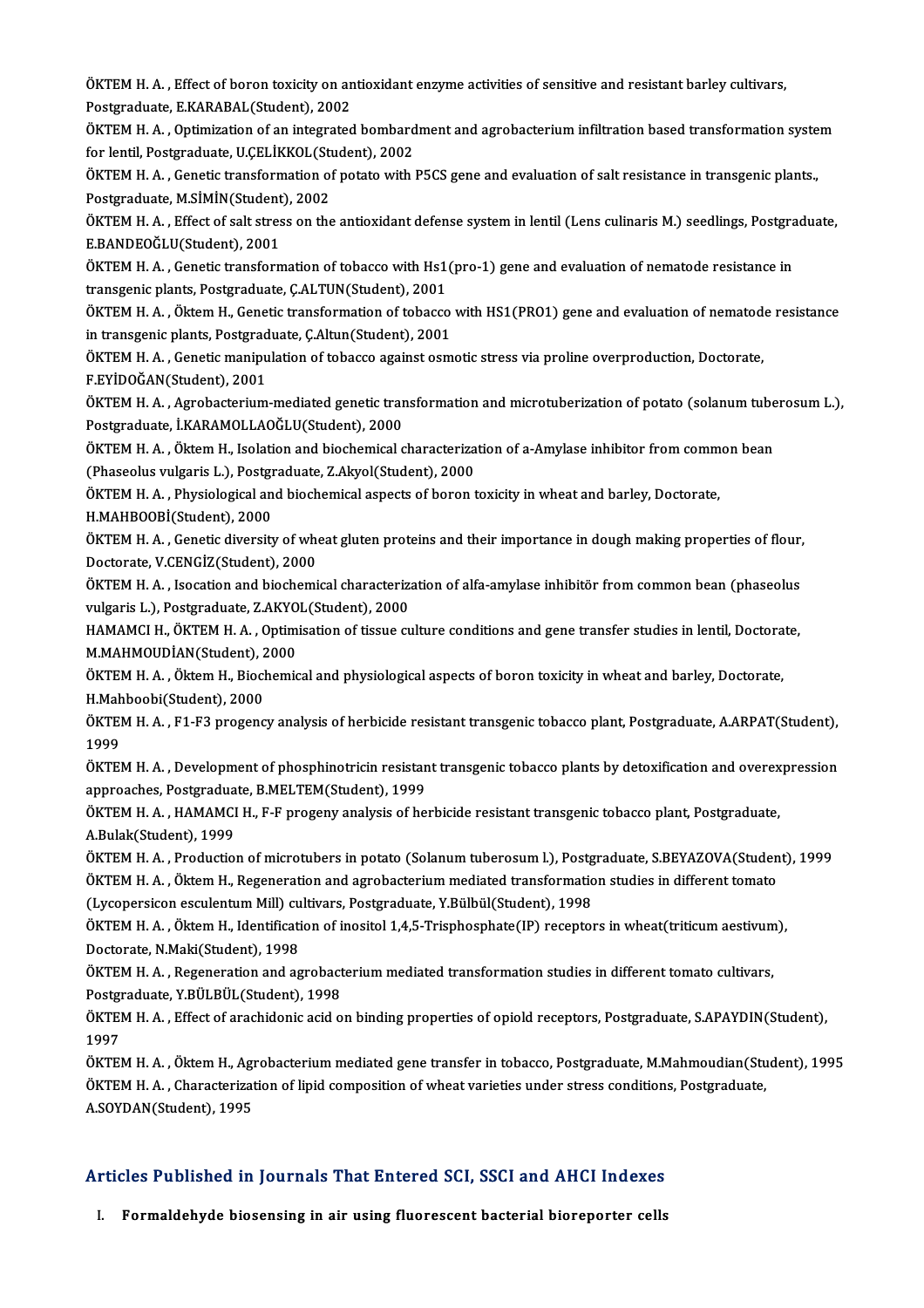ElcinE.,AyaydinF.,ÖKTEMH.A.

Elcin E., Ayaydin F., ÖKTEM H. A.<br>INTERNATIONAL JOURNAL OF ENVIRONMENTAL ANALYTICAL CHEMISTRY, 2021 (Journal Indexed in SCI)<br>A highly substituted and fluenessent anomatis fused imiderals denivative that shaws enhanced

Elcin E., Ayaydin F., ÖKTEM H. A.<br>INTERNATIONAL JOURNAL OF ENVIRONMENTAL ANALYTICAL CHEMISTRY, 2021 (Journal Indexed in SCI)<br>II. A highly substituted and fluorescent aromatic-fused imidazole derivative that shows enhanced<br> INTERNATIONAL JOURNAL OF ENVIRONMENTAL ANALYTICAL CHEMISTRY, 2021 (Journal I<br>A highly substituted and fluorescent aromatic-fused imidazole derivative that sho<br>antibacterial activity against methicillin-resistant Staphyloco A highly substituted and fluore<br>antibacterial activity against me<br>Bulut O., ÖKTEM H. A. , Yilmaz M. D.<br>JOUPMAL OE HAZAPDOUS MATERL antibacterial activity against methicillin-resistant Staphylococcus aure<br>Bulut O., ÖKTEM H. A. , Yilmaz M. D.<br>JOURNAL OF HAZARDOUS MATERIALS, vol.399, 2020 (Journal Indexed in SCI)<br>Inorganic Cadmium Detection Using a Eluer Bulut O., ÖKTEM H. A. , Yilmaz M. D.<br>JOURNAL OF HAZARDOUS MATERIALS, vol.399, 2020 (Journal Indexed in SCI)<br>III. Inorganic Cadmium Detection Using a Fluorescent Whole-Cell Bacterial Bioreporter<br>Flein E. ÖKTEM H. A

## **JOURNAL OF HAZAR<br>Inorganic Cadmiun<br>Elcin E., ÖKTEM H. A.**<br>ANAI VTICAL I ETTER Inorganic Cadmium Detection Using a Fluorescent Whole-Cell Bacterial Bi<br>Elcin E., ÖKTEM H. A.<br>ANALYTICAL LETTERS, vol.53, no.17, pp.2715-2733, 2020 (Journal Indexed in SCI)<br>Immebilization of fluorescent bacterial biorenert

## Elcin E., ÖKTEM H. A.<br>ANALYTICAL LETTERS, vol.53, no.17, pp.2715-2733, 2020 (Journal Indexed in SCI)<br>IV. Immobilization of fluorescent bacterial bioreporter for arsenic detection<br>ELCIN E. ÖVTEM H. A ANALYTICAL LETTERS<br>Immobilization of fl<br>ELÇİN E., ÖKTEM H. A.<br>IQUPNAL OE ENVIPON IV. Immobilization of fluorescent bacterial bioreporter for arsenic detection<br>ELÇİN E., ÖKTEM H. A.<br>JOURNAL OF ENVIRONMENTAL HEALTH SCIENCE AND ENGINEERING, vol.18, no.1, pp.137-148, 2020 (Journal<br>Indexed in SCI) ELÇİN E, ÖKTEM H.A. JOURNAL OF ENVIRONMENTAL HEALTH SCIENCE AND ENGINEERING, vol.18, no.1, pp.137-148, 2020 (Journ<br>Indexed in SCI)<br>V. A Monostyryl Boradiazaindacene (BODIPY)-based lanthanide-free colorimetric and fluorogenic<br>nrobe for sequent

Indexed in SCI)<br>A Monostyryl Boradiazaindacene (BODIPY)-based lanthanide-free colorimetric and fluorogenic<br>probe for sequential sensing of copper (II) ions and dipicolinic acid as a biomarker of bacterial<br>andeenense A Monostyry<br>probe for se<br>endospores<br>Cetinkava V N probe for sequential sensing of copper (II) ions and dipicolinic acid as a biomarker of bacterial<br>endospores<br>Cetinkaya Y., Yurt M. N. Z., ÖKTEM H. A., Yilmaz M. D.

JOURNALOFHAZARDOUSMATERIALS,vol.377,pp.299-304,2019 (Journal Indexed inSCI) Cetinkaya Y., Yurt M. N. Z. , ÖKTEM H. A. , Yilmaz M. D.<br>JOURNAL OF HAZARDOUS MATERIALS, vol.377, pp.299-304, 2019 (Journal Indexed in SCI)<br>VI. Phenolic compounds, carotenoids, and antioxidant capacities of a thermo-tolera

- (OURNAL OF HAZARDOUS MATERIALS, vol.377, pp.299<br>Phenolic compounds, carotenoids, and antioxida<br>(Chlorophyta) extracted with different solvents<br>Pulut Q. Akin D. Sonmer G. Oktom A. Vusel M. ÖKTEM Phenolic compounds, carotenoids, and antioxidant ca<br>(Chlorophyta) extracted with different solvents<br>Bulut O., Akin D., Sonmez C., Oktem A., Yucel M., ÖKTEM H. A.<br>JOUPNAL OF APPLIED PHYCOLOCY, vel 31, no 3, nn 1675-16 (Chlorophyta) extracted with different solvents<br>Bulut O., Akin D., Sonmez C., Oktem A., Yucel M., ÖKTEM H. A.<br>JOURNAL OF APPLIED PHYCOLOGY, vol.31, no.3, pp.1675-1683, 2019 (Journal Indexed in SCI) Bulut O., Akin D., Sonmez C., Oktem A., Yucel M., ÖKTEM H. A.<br>JOURNAL OF APPLIED PHYCOLOGY, vol.31, no.3, pp.1675-1683, 2019 (Journal Indexed in SCI)<br>VII. Transition Metal Chelated Biopolymer Coated Mesoporous Silica N
- JOURNAL OF APPLIED PHYCOLOGY, vol.31, no.3, pp.1675-1683, 2019<br>Transition Metal Chelated Biopolymer Coated Mesoporous S<br>Stable, and Recyclable Nanocatalysts for Catalytic Bleaching<br>Yurdalul M. Oktom H. A., Vilmaz M. D. Transition Metal Chelated Biopoly<br>Stable, and Recyclable Nanocataly<br>Yurdakul M., Oktem H. A. , Yilmaz M. D.<br>CHEMISTRYSELECT VOLA DO 7 nn 209 Stable, and Recyclable Nanocatalysts for Catalytic Bleaching<br>Yurdakul M., Oktem H. A., Yilmaz M. D.<br>CHEMISTRYSELECT, vol.4, no.7, pp.2084-2088, 2019 (Journal Indexed in SCI) Yurdakul M., Oktem H. A. , Yilmaz M. D.<br>CHEMISTRYSELECT, vol.4, no.7, pp.2084-2088, 2019 (Journal Indexed in SCI)<br>VIII. Development of rapid dipstick assay for food pathogens, Salmonella, by optimized parameters<br>CAM D. ÖKT
- CHEMISTRYSELECT,<br>Development of ra<br>ÇAM D., ÖKTEM H. A.<br>JOUPMAL OF FOOD S Development of rapid dipstick assay for food pathogens, Salmonella, by optimized parameters<br>ÇAM D., ÖKTEM H. A.<br>JOURNAL OF FOOD SCIENCE AND TECHNOLOGY-MYSORE, vol.56, no.1, pp.140-148, 2019 (Journal Indexed in SCI)<br>Heterot

- CAM D., ÖKTEM H. A.<br>JOURNAL OF FOOD SCIENCE AND TECHNOLOGY-MYSORE, vol.56, no.1, pp.140-148, 2019 (Journal<br>IX. Heterotrophic growth and oil production from Micractinium sp. ME05 using molasses JOURNAL OF FOOD SCIENCE AND TECHNOLOGY-MYSORE,<br>Heterotrophic growth and oil production from Micra<br>Engin I. K. , ÇEKMECELİOĞLU D., YÜCEL A. M. , ÖKTEM H. A.<br>JOUPNAL OF APPLIED PUYCOLOGY vol 30, no 6, nn 3483-3 Heterotrophic growth and oil production from Micractinium sp. ME05 using molass<br>Engin I. K., ÇEKMECELİOĞLU D., YÜCEL A. M., ÖKTEM H. A.<br>JOURNAL OF APPLIED PHYCOLOGY, vol.30, no.6, pp.3483-3492, 2018 (Journal Indexed in SCI Engin I. K., ÇEKMECELİOĞLU D., YÜCEL A. M., ÖKTEM H. A.<br>JOURNAL OF APPLIED PHYCOLOGY, vol.30, no.6, pp.3483-3492, 2018 (Journal Indexed in<br>X. Enhancement of Heterotrophic Biomass Production by Micractinium sp ME05<br>Engin I.
- JOURNAL OF APPLIED PHYCOLOGY, vol.30, no.6, pp.3483-3<br>Enhancement of Heterotrophic Biomass Production<br>Engin I. K. , ÇEKMECELİOĞLU D., YÜCEL A. M. , ÖKTEM H. A.<br>WASTE AND PIOMASS VALOPIZATION .vol.9, no.5, np.811.1 Enhancement of Heterotrophic Biomass Production by Micractinium sp ME05<br>Engin I. K., ÇEKMECELİOĞLU D., YÜCEL A. M., ÖKTEM H. A.<br>WASTE AND BIOMASS VALORIZATION, vol.9, no.5, pp.811-820, 2018 (Journal Indexed in SCI)<br>Erioshn Engin I. K., ÇEKMECELİOĞLU D., YÜCEL A. M., ÖKTEM H. A.<br>WASTE AND BIOMASS VALORIZATION, vol.9, no.5, pp.811-820, 2018 (Journal Indexed in SCI)<br>XI. Eriochrome Black T-Eu3+ Complex as a Ratiometric Colorimetric and Fluoresce
- WASTE AND BIOMASS VALORIZATION, vol.9, no.5, pp.811-820, 2018 (<br>Eriochrome Black T-Eu3+ Complex as a Ratiometric Colorimet<br>Detection of Dipicolinic Acid, a Biomarker of Bacterial Spores<br>Vilmaz M. D., ÖVTEM H.A **Eriochrome Black T-Eu:<br>Detection of Dipicolinic<br>Yilmaz M. D. , ÖKTEM H. A.<br>ANALYTICAL CHEMISTRY** Detection of Dipicolinic Acid, a Biomarker of Bacterial Spores<br>2011 - Yilmaz M. D. , ÖKTEM H. A.<br>ANALYTICAL CHEMISTRY, vol.90, no.6, pp.4221-4225, 2018 (Journal Indexed in SCI)

- XII. Target-specific delivery of doxorubicin to human glioblastoma cell line via ssDNA aptamer BAYRAÇ T., Akca O. E., Eyidogan F. I., ÖKTEM H. A. Target-specific delivery of doxorubicin to human glioblastoma cell line v<br>BAYRAÇ T., Akca O. E. , Eyidogan F. I. , ÖKTEM H. A.<br>JOURNAL OF BIOSCIENCES, vol.43, no.1, pp.97-104, 2018 (Journal Indexed in SCI)<br>Evaluation of be BAYRAÇ T., Akca O. E. , Eyidogan F. I. , ÖKTEM H. A.<br>JOURNAL OF BIOSCIENCES, vol.43, no.1, pp.97-104, 2018 (Journal Indexed in SCI)<br>XIII. Evaluation of heterotrophic and mixotrophic cultivation of novel Micractinium sp
- JOURNAL OF BIOSCIENCES, vol.43, no.1, pp.97-<br>Evaluation of heterotrophic and mixotrop<br>and its scale up for biodiesel production<br>Engin LK, CEKMECELIOČLUD, VÜCELA M. 6 Evaluation of heterotrophic and mixotrophic cultiva<br>and its scale up for biodiesel production<br>Engin I. K. , ÇEKMECELİOĞLU D., YÜCEL A. M. , ÖKTEM H. A.<br>PIOPESQURCE TECUNOLOCY vol 251, pp.129,124,2019 (L and its scale up for biodiesel production<br>Engin I. K. , ÇEKMECELİOĞLU D., YÜCEL A. M. , ÖKTEM H. A.<br>BIORESOURCE TECHNOLOGY, vol.251, pp.128-134, 2018 (Journal Indexed in SCI)<br>Patiometris fluoressense detestion of an anthre Engin I. K. , ÇEKMECELİOĞLU D., YÜCEL A. M. , ÖKTEM H. A.<br>BIORESOURCE TECHNOLOGY, vol.251, pp.128-134, 2018 (Journal Indexed in SCI)<br>XIV. Ratiometric fluorescence detection of an anthrax biomarker with Eu3+-chelated ch

## **BIORESOURCE<br>Ratiometric f<br>biopolymers**<br>Donmer M. Ök Ratiometric fluorescence detection<br>biopolymers<br>Donmez M., ÖKTEM H. A. , Yilmaz M. D.<br>CARROUVDRATE ROLYMERS .vol.190 . biopolymers<br>Donmez M., ÖKTEM H. A. , Yilmaz M. D.<br>CARBOHYDRATE POLYMERS, vol.180, pp.226-230, 2018 (Journal Indexed in SCI)

XV. DNA aptamer-based colorimetric detection platform for Salmonella Enteritidis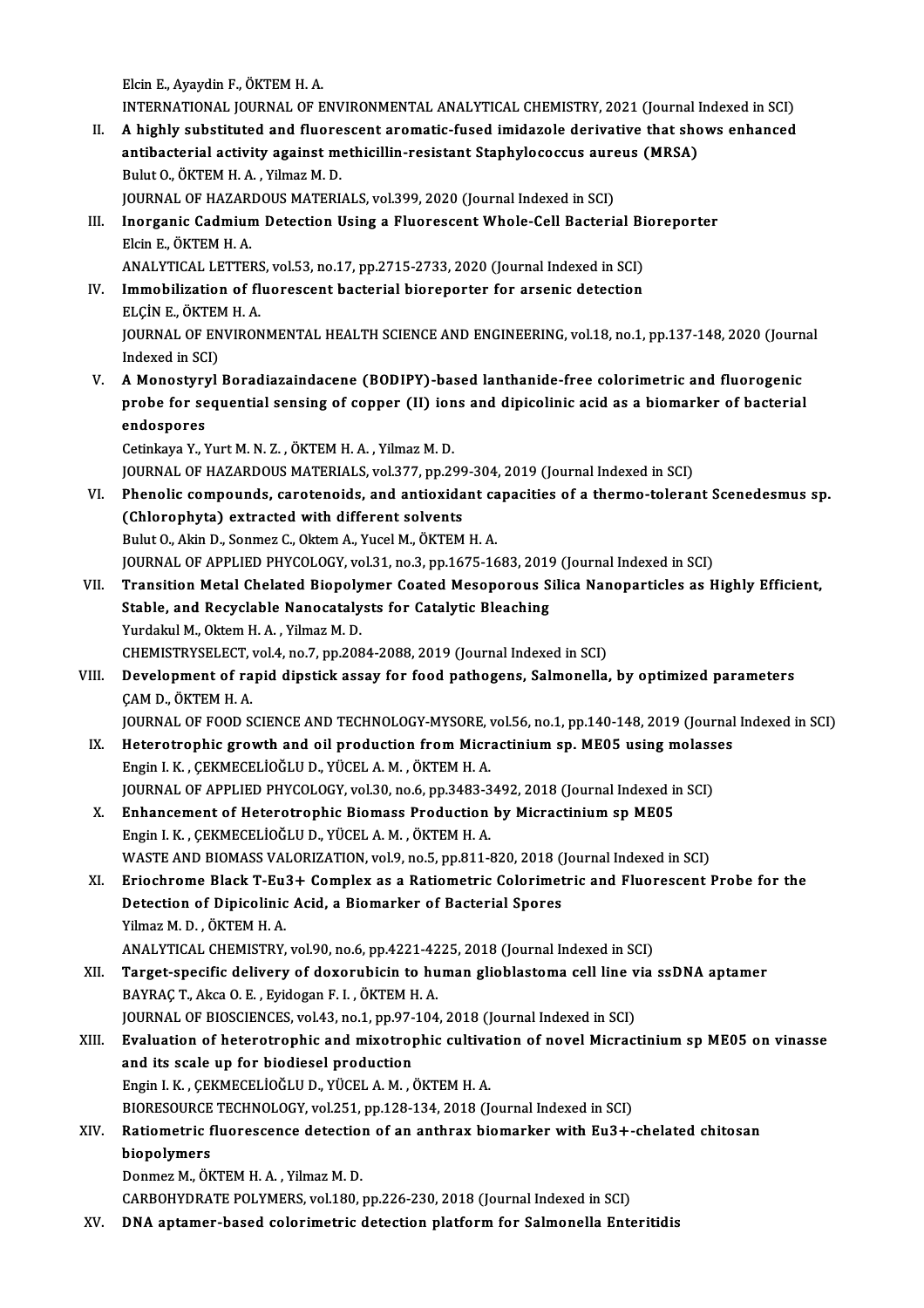BAYRAÇC.,EYİDOĞANF.,ÖKTEMH.A. BAYRAÇ C., EYİDOĞAN F., ÖKTEM H. A.<br>BIOSENSORS & BIOELECTRONICS, vol.98, pp.22-28, 2017 (Journal Indexed in SCI)<br>Evaluation of Stanbylogogeus aunque DNA antamar by anguma linkad ant XVI. Evaluation of Staphylococcus aureus DNA aptamer by enzyme-linked aptamer assay and isothermal **BIOSENSORS & BIOELECT**<br>**Evaluation of Staphyl<br>titration calorimetry**<br>PAYPAC C. Oltam H.A. BAYRAÇ C., Oktem H. A. JOURNAL OF MOLECULAR RECOGNITION, vol.30, no.2, 2017 (Journal Indexed in SCI) BAYRAÇ C., Oktem H. A.<br>JOURNAL OF MOLECULAR RECOGNITION, vol.30, no.2, 2017 (Journal Indexed in SCI)<br>XVII. Physiological, Biochemical, and Transcriptomic Responses to Boron Toxicity in Leaf and Root<br>Ticeues of Contrasting JOURNAL OF MOLECULAR RECOGNITION, vo<br>Physiological, Biochemical, and Transcr<br>Tissues of Contrasting Wheat Cultivars<br>Kavibar C. Oz M. T., EVIDOČAN E. Yugel M. ( Physiological, Biochemical, and Transcriptomic Re<br>Tissues of Contrasting Wheat Cultivars<br>Kayihan C., Oz M. T. , EYİDOĞAN F., Yucel M., ÖKTEM H. A.<br>PLANT MOLECULAR RIQLOCY RERORTER, YOL?5, no.1, ni Tissues of Contrasting Wheat Cultivars<br>Kayihan C., Oz M. T. , EYİDOĞAN F., Yucel M., ÖKTEM H. A.<br>PLANT MOLECULAR BIOLOGY REPORTER, vol.35, no.1, pp.97-109, 2017 (Journal Indexed in SCI)<br>Ontimizations nooded for lateral flo Kayihan C., Oz M. T. , EYİDOĞAN F., Yucel M., ÖKTEM H. A.<br>PLANT MOLECULAR BIOLOGY REPORTER, vol.35, no.1, pp.97-109, 2017 (Journal Indexed in SCI<br>XVIII. Optimizations needed for lateral flow assay for rapid detection of pa PLANT MOLECULAR<br>Optimizations need<br>ÇAM D., ÖKTEM H. A.<br>TURKEH JOURNAL O Optimizations needed for lateral flow assay for rapid detection of pathogenic l<br>CAM D., ÖKTEM H. A.<br>TURKISH JOURNAL OF BIOLOGY, vol.41, no.6, pp.954-968, 2017 (Journal Indexed in SCI)<br>Evaluation of noval thermo resistant M CAM D., ÖKTEM H. A.<br>TURKISH JOURNAL OF BIOLOGY, vol.41, no.6, pp.954-968, 2017 (Journal Indexed in SCI)<br>XIX. Evaluation of novel thermo-resistant Micractinium and Scenedesmus sp for efficient biomass and<br>linid producti TURKISH JOURNAL OF BIOLOGY, vol.41, no.6, pp.954-968, 2017 (Journal Index)<br>Evaluation of novel thermo-resistant Micractinium and Scenedesmu<br>lipid production under different temperature and nutrient regimes Evaluation of novel thermo-resistant Micractini<br>lipid production under different temperature are<br>Sonmez C., ELÇİN E., Akin D., Oktem H. A. , YÜCEL A. M.<br>PIOPESQUPCE TECUNOLOCY .val 311. pp.422.428.20: lipid production under different temperature and nutrient regimes<br>Sonmez C., ELÇİN E., Akin D., Oktem H. A. , YÜCEL A. M.<br>BIORESOURCE TECHNOLOGY, vol.211, pp.422-428, 2016 (Journal Indexed in SCI) Sonmez C., ELÇİN E., Akin D., Oktem H. A., YÜCEL A. M.<br>BIORESOURCE TECHNOLOGY, vol.211, pp.422-428, 2016 (Journal Indexed in SCI)<br>XX. Small molecule detection by lateral flow strips via aptamer-gated silica nanoprobes<br>Oral BIORESOURCE TECHNOLOGY, vol.211, pp.422-428, 2016 (Journal Indexed in<br>Small molecule detection by lateral flow strips via aptamer-gated si<br>Ozalp V. C. , Cam D., Hernandez F. J. , Hernandez L. I. , Schafer T., ÖKTEM H. A.<br>A Small molecule detection by lateral flow strips via aptamer-ga<br>Ozalp V. C. , Cam D., Hernandez F. J. , Hernandez L. I. , Schafer T., ÖKTEI<br>ANALYST, vol.141, no.8, pp.2595-2599, 2016 (Journal Indexed in SCI)<br>Enhanged calt t Ozalp V. C. , Cam D., Hernandez F. J. , Hernandez L. I. , Schafer T., ÖKTEM H. A.<br>ANALYST, vol.141, no.8, pp.2595-2599, 2016 (Journal Indexed in SCI)<br>XXI. Enhanced salt tolerance of transgenic tobacco expressing a wheat sa ANALYST, vol.141, no.8, pp.2595-2599, 2016 (Journal Indexed in SCI) Enhanced salt tolerance of transgenic tobacco expressing a wheat salt toleran<br>KAVAS M., BALOĞLU M. C. , YÜCEL A. M. , ÖKTEM H. A.<br>TURKISH JOURNAL OF BIOLOGY, vol.40, no.4, pp.727-735, 2016 (Journal Indexed in SCI)<br>Developm KAVAS M., BALOĞLU M. C. , YÜCEL A. M. , ÖKTEM H. A.<br>TURKISH JOURNAL OF BIOLOGY, vol.40, no.4, pp.727-735, 2016 (Journal Indexed in SCI)<br>XXII. Development of a paper-type tyrosinase biosensor for detection of phenolic compo TURKISH JOURNAL OF BIOLOGY, vol.40, no.4, pp.727-735, 2016 (Journal Index<br>Development of a paper-type tyrosinase biosensor for detection of p<br>Senyurt O., EYİDOĞAN F., Yilmaz R., Oz M. T. , Ozalp V. C. , Arica Y., ÖKTEM H. Bevelopment of a paper-type tyrosinase biosensor for detection of phenolic compounds<br>Senyurt O., EYİDOĞAN F., Yilmaz R., Oz M. T. , Ozalp V. C. , Arica Y., ÖKTEM H. A.<br>BIOTECHNOLOGY AND APPLIED BIOCHEMISTRY, vol.62, no.1, Senyurt O., EYİDOĞAN F., Yilmaz R., Oz M. T. , Ozalp V. C. , Arica Y., ÖKTEM H. A.<br>BIOTECHNOLOGY AND APPLIED BIOCHEMISTRY, vol.62, no.1, pp.132-136, 2015 (Journal Indexed in SCI)<br>XXIII. ANTIOXIDANT RESPONSES OF PEANUT BIOTECHNOLOGY AND APPLIED BIOCHEMISTRY, vol.62, no.1, pp.132-136, 2015 (Journal Indexed in SCI) KAVAS M., Akca O. E., Akcay U. C., Peksel B., Eroglu S., ÖKTEM H. A., Yucel M. ARCHIVES OF BIOLOGICAL SCIENCES, vol.67, no.4, pp.1303-1312, 2015 (Journal Indexed in SCI) XXIV. Changes in oxidative damage and antioxidant enzyme activities of barley (Hordeum vulgare L.) ARCHIVES OF BIOLOGICAL SCIENCES, vol.67, no.4, pp.1303-1<br>Changes in oxidative damage and antioxidant enzyme<br>cultivars exposed to rewarming upon freezing stress<br>Fright A. A. Kaviban G. ÖKTEM H.A. VÜCEL A.M. EVIDOČA Changes in oxidative damage and antioxidant enzyme act<br>cultivars exposed to rewarming upon freezing stress<br>Erkal N.A., Kayihan C., ÖKTEM H.A., YÜCEL A.M., EYİDOĞAN F.<br>TURKISH JOURNAL OF RIOCHEMISTRY TURK RIVOKIMYA DERCI TURKISH JOURNAL OF BIOCHEMISTRY-TURK BIYOKIMYA DERGISI, vol.40, no.5, pp.363-369, 2015 (Journal Indexed in SCI) Erkal N. A., Kayihan C., ÖKTEM H. A., YÜCEL A. M., EYİDOĞAN F. TURKISH JOURNAL OF BIOCHEMISTRY-TURK BIYOKIMYA DERGISI, vol.40, no.5, pp.363-369, 2015 (Journal<br>Indexed in SCI)<br>XXV. Generating salt-tolerant Nicotiana tabacum and identification of stress-responsive miRNAs in<br>transcenies Indexed in SC<br>Generating<br>transgenics<br>AVSIN E. Erse transgenics<br>AYSIN F., Erson-Bensan A. E. , Eyidogan F., ÖKTEM H. A. transgenics<br>AYSIN F., Erson-Bensan A. E. , Eyidogan F., ÖKTEM H. A.<br>TURKISH JOURNAL OF BOTANY, vol.39, no.5, pp.757-769, 2015 (Journal Indexed in SCI)<br>Evaluation of phatasunthatis performance of urbest sultivars expessed t AYSIN F., Erson-Bensan A. E. , Eyidogan F., ÖKTEM H. A.<br>TURKISH JOURNAL OF BOTANY, vol.39, no.5, pp.757-769, 2015 (Journal Indexed in SCI)<br>XXVI. Evaluation of photosynthetic performance of wheat cultivars exposed to boron TURKISH JOURNAL<br>Evaluation of pho<br>fluorescence test<br>Oz M T - TUBAN Ö Evaluation of photosynthetic performance of wheat cultivars exposed to<br>fluorescence test<br>Oz M. T. , TURAN Ö., Kayihan C., EYİDOĞAN F., EKMEKÇİ Y., YÜCEL M., ÖKTEM H. A.<br>PHOTOSYNTHETICA, vel 52, no 4, np 555, 562, 2014 (Jou fluorescence test<br>Oz M. T. , TURAN Ö., Kayihan C., EYİDOĞAN F., EKMEKÇİ Y., YÜCEL M., ÖKTEM H. A. Oz M. T. , TURAN Ö., Kayihan C., EYİDOĞAN F., EKMEKÇİ Y., YÜCEL M., ÖKTEM H. A.<br>PHOTOSYNTHETICA, vol.52, no.4, pp.555-563, 2014 (Journal Indexed in SCI)<br>XXVII. Thermo-resistant green microalgae for effective biodiesel PHOTOSYNTHETICA, vol.52, no.4, pp.555-563, 2014 (Journal Indexed in SCI)<br>Thermo-resistant green microalgae for effective biodiesel production<br>of unialgal species from geothermal flora of Central Anatolia<br>Onay M., Sonmez C. Thermo-resistant green microalgae for exported in the unial species from geothermal floral<br>Onay M., Sonmez C., ÖKTEM H. A. , YÜCEL A. M.<br>PIOPESQUPCE TECUNOLOCY .val 169 nn 62.7. BIORESOURCE TECHNOLOGY, vol.169, pp.62-71, 2014 (Journal Indexed in SCI) Onay M., Sonmez C., ÖKTEM H. A., YÜCEL A. M.<br>BIORESOURCE TECHNOLOGY, vol.169, pp.62-71, 2014 (Journal Indexed in SCI)<br>XXVIII. Evaluation of abiotic stress tolerance and physiological characteristics of potato (Solanum<br>typh BIORESOURCE TECHNOLOGY, vol.169, pp.62-71, 2014 (Journal Indexed in SCI)<br>Evaluation of abiotic stress tolerance and physiological characteristics of potato<br>tuberosum L. cv. Kennebec) that heterologously expresses the rice Evaluation of abiotic stress tolerand<br>tuberosum L. cv. Kennebec) that he<br>Aydin G., Yucel M., Chan M., ÖKTEM H. A.<br>PLANT PIOTECHNOLOCY PEPOPTS vel 4 tuberosum L. cv. Kennebec) that heterologously expresses the rice Osmyb4 gene<br>Aydin G., Yucel M., Chan M., ÖKTEM H. A.<br>PLANT BIOTECHNOLOGY REPORTS, vol.8, no.3, pp.295-304, 2014 (Journal Indexed in SCI)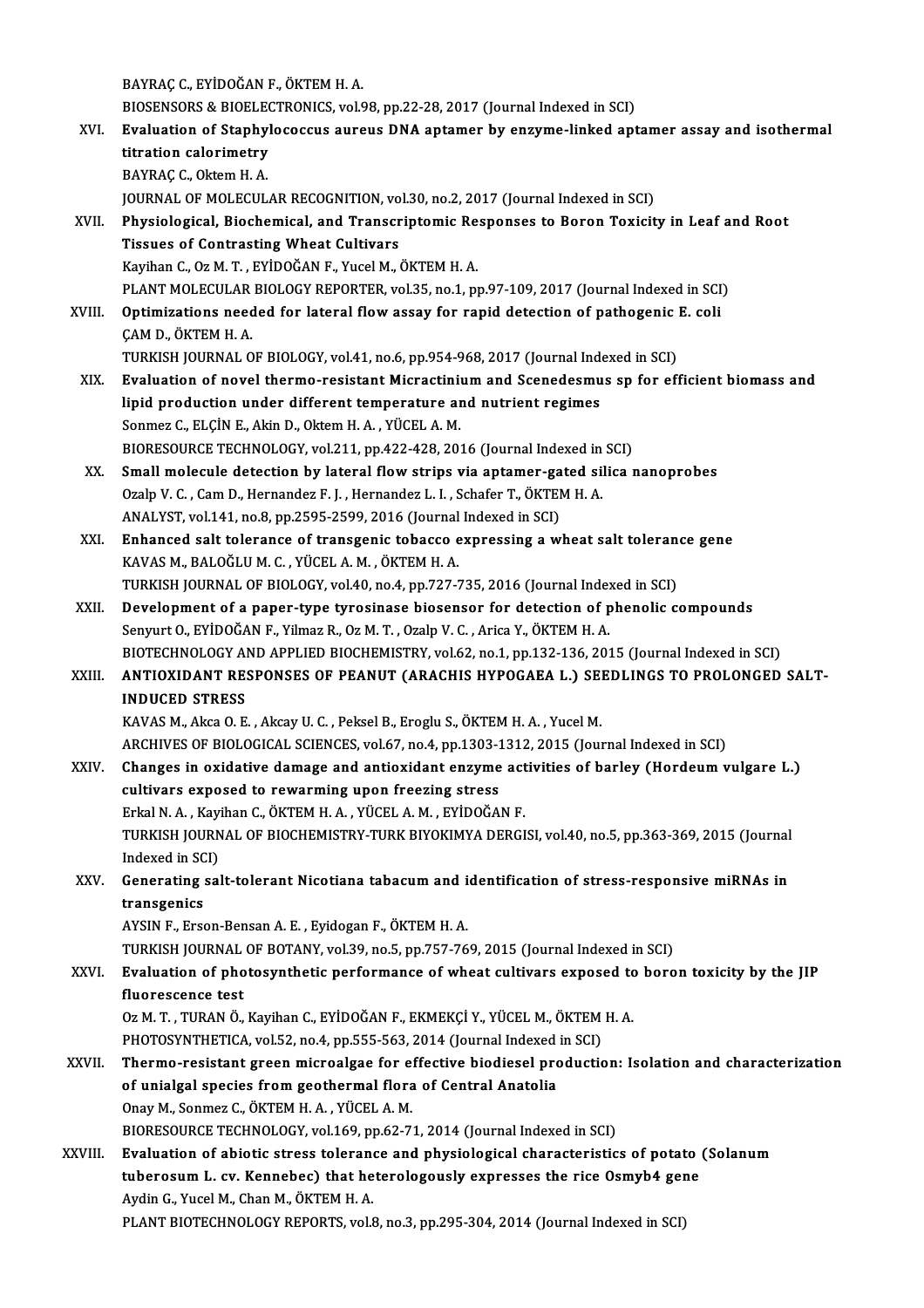| XXIX.         | Pathogen detection by core-shell type aptamer-magnetic preconcentration coupled to real-time PCR                              |
|---------------|-------------------------------------------------------------------------------------------------------------------------------|
|               | Ozalp V. C., BAYRAMOĞLU G., Kavruk M., Keskin B. B., ÖKTEM H. A., ARICA M. Y.                                                 |
|               | ANALYTICAL BIOCHEMISTRY, vol.447, pp.119-125, 2014 (Journal Indexed in SCI)                                                   |
| XXX.          | Transgenic Nicotiana tabacum cultivar Samsun plants carrying the wild sugar beet Hs1pro1 gene                                 |
|               | have resistance to root-knot nematodes                                                                                        |
|               | Sonmez C., ELEKCİOĞLU İ. H., YÜCEL A. M., ÖKTEM H. A.                                                                         |
|               | TURKISH JOURNAL OF BIOLOGY, vol.38, no.2, pp.200-207, 2014 (Journal Indexed in SCI)                                           |
| XXXI.         | Design of a core-shell type immuno-magnetic separation system and multiplex PCR for rapid                                     |
|               | detection of pathogens from food samples                                                                                      |
|               | Ozalp V. C., BAYRAMOĞLU G., ARICA M. Y., ÖKTEM H. A.                                                                          |
|               | APPLIED MICROBIOLOGY AND BIOTECHNOLOGY, vol.97, no.21, pp.9541-9551, 2013 (Journal Indexed in SCI)                            |
| <b>XXXII</b>  | Antimicrobial aptamers for detection and inhibition of microbial pathogen growth                                              |
|               | Ozalp V. C., Bilecen K., Kavruk M., Oktem H. A.                                                                               |
|               | FUTURE MICROBIOLOGY, vol.8, no.3, pp.387-401, 2013 (Journal Indexed in SCI)                                                   |
| <b>XXXIII</b> | Portable Bioactive Paper-Based Sensor for Quantification of Pesticides                                                        |
|               | Kavruk M., Ozalp V. C., Oktem H. A.                                                                                           |
|               | JOURNAL OF ANALYTICAL METHODS IN CHEMISTRY, 2013 (Journal Indexed in SCI)                                                     |
| XXXIV.        | VECTOR CONSTRUCTION STRATEGIES FOR TRANSFORMATION OF WHEAT PLANT                                                              |
|               | BALOĞLU M. C., Battal A., AYDIN G., EROĞLU A. Ü., Oz M. T., KAVAS M., ÖKTEM H. A., YÜCEL M.                                   |
|               | JOURNAL OF ANIMAL AND PLANT SCIENCES, vol.23, no.3, pp.906-912, 2013 (Journal Indexed in SCI)                                 |
| <b>XXXV</b>   | Cu/Zn superoxide dismutase activity and respective gene expression during cold acclimation and                                |
|               | freezing stress in barley cultivars<br>Kayihan C., EYİDOĞAN F., Afsar N., ÖKTEM H. A., YÜCEL M.                               |
|               | BIOLOGIA PLANTARUM, vol.56, no.4, pp.693-698, 2012 (Journal Indexed in SCI)                                                   |
| <b>XXXVI</b>  | Expression Analysis of TaNAC69-1 and TtNAMB-2, Wheat NAC Family Transcription Factor Genes                                    |
|               | Under Abiotic Stress Conditions in Durum Wheat (Triticum turgidum)                                                            |
|               | Baloglu M. C., Oz M. T., ÖKTEM H. A., YÜCEL A. M.                                                                             |
|               | PLANT MOLECULAR BIOLOGY REPORTER, vol.30, no.5, pp.1246-1252, 2012 (Journal Indexed in SCI)                                   |
|               | XXXVII. 1.1.19 Bio-fuel production from olive oil by transesterification reactions                                            |
|               | Onay M, Yucel M, ÖKTEM H.A.                                                                                                   |
|               | NEW BIOTECHNOLOGY, vol.29, 2012 (Journal Indexed in SCI)                                                                      |
| XXXVIII.      | Heterologous expression of a barley boron transporter gene in tobacco (Nicotiana tabaccum) and                                |
|               | analysis of transgenic plants                                                                                                 |
|               | Gumusel D., Oz M. T., EYİDOĞAN F., Yucel M., ÖZDEN ÇİFTÇİ Y., ÖKTEM H. A.                                                     |
|               | NEW BIOTECHNOLOGY, vol.29, 2012 (Journal Indexed in SCI)                                                                      |
| <b>XXXIX</b>  | Transcriptome profiling of wheat under heat and cold stress treatments                                                        |
|               | BALOĞLU M. C., Oz M. T., ÖKTEM H. A., Yucel M.                                                                                |
|               | NEW BIOTECHNOLOGY, vol.29, 2012 (Journal Indexed in SCI)                                                                      |
| XL.           | Abiotic stress tolerance and growth responses of transgenic potato (Solanum tuberosum L. cv.                                  |
|               | Kennebec) plants expressing rice Osmyb4 gene                                                                                  |
|               | AYDIN G., Yucel M., ÖKTEM H. A.                                                                                               |
|               | NEW BIOTECHNOLOGY, vol.29, 2012 (Journal Indexed in SCI)                                                                      |
| XLI.          | Boron toxicity and deficiency in Triticeae: Update on tolerance mechanisms and transporters                                   |
|               | Oz M. T. , Kayihan C., Gumusel D., Karagedikli G., Pallotta M., Sutton T., Langridge P., EYİDOĞAN F., Yucel M., ÖKTEM<br>H.A. |
|               | NEW BIOTECHNOLOGY, vol.29, 2012 (Journal Indexed in SCI)                                                                      |
| XLII.         | Particle bombardment transformation of some Turkish wheat cultivars with TaNAC69-1 and                                        |
|               | <b>TtNAMB2</b> genes                                                                                                          |
|               | Battal A., BALOĞLU M. C., Kavas M., YÜCEL M., ÖKTEM H. A.                                                                     |
|               | NEW BIOTECHNOLOGY, vol.29, 2012 (Journal Indexed in SCI)                                                                      |
| XLIII.        | Development of a portable bioagent detection and early warning system                                                         |
|               |                                                                                                                               |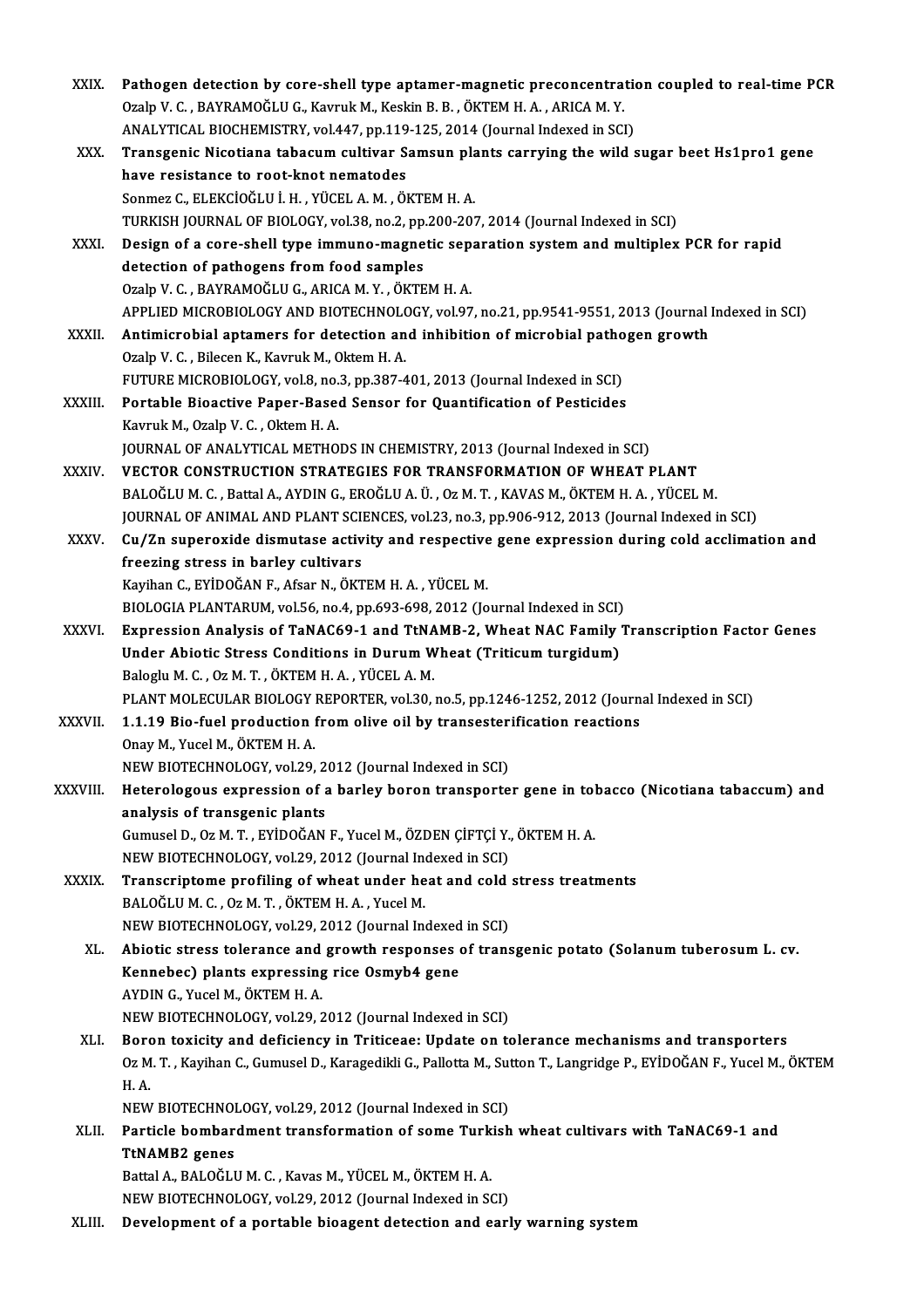ÖKTEMHA.

ÖKTEM H. A.<br>NEW BIOTECHNOLOGY, vol.29, 2012 (Journal Indexed in SCI)<br>A sandwish hybridigation base miPNA detaction ship

- ÖKTEM H. A.<br>NEW BIOTECHNOLOGY, vol.29, 2012 (Journal Indexed in SCI<br>XLIV. A sandwich hybridization base miRNA detection chip<br>Qutem H. A., Borkman G. G., Atikan S., ERSON BENSAN A. E. NEW BIOTECHNOLOGY, vol.29, 2012 (Journal Indexed in SC<br>A sandwich hybridization base miRNA detection chip<br>Oktem H.A., Berkman C.C., Atilgan S., ERSON BENSAN A.E.<br>NEW BIOTECHNOLOCY, vol.20, 2012 (Journal Indoved in SC A sandwich hybridization base miRNA detection chip<br>Oktem H. A. , Berkman C. C. , Atilgan S., ERSON BENSAN A. E.<br>NEW BIOTECHNOLOGY, vol.29, 2012 (Journal Indexed in SCI)
- XLV. Influence of boron toxicity on global expression profiles in wheat (TriticumaestivumL.) NEW BIOTECHNOLOGY, vol.29, 2012 (Journal Indexed in S<br>Influence of boron toxicity on global expression pr<br>Kayihan C., Oz M. T. , EYİDOĞAN F., YÜCEL M., ÖKTEM H. A.<br>NEW PIOTECHNOLOCY vol.29, 2012 (Journal Indoved in S Influence of boron toxicity on global expression profil<br>Kayihan C., Oz M. T. , EYİDOĞAN F., YÜCEL M., ÖKTEM H. A.<br>NEW BIOTECHNOLOGY, vol.29, 2012 (Journal Indexed in SCI)<br>Davelopment of an Antamer Based Biosensor for Salm Kayihan C., Oz M. T. , EYİDOĞAN F., YÜCEL M., ÖKTEM H. A.<br>NEW BIOTECHNOLOGY, vol.29, 2012 (Journal Indexed in SCI)<br>XLVI. Development of an Aptamer Based Biosensor for Salmonella Identification<br>ÖKTEM H. A.
- NEW BIOTECHNOLOGY, vol.29, 2012 (Journal Indexed in SCI)<br>Development of an Aptamer Based Biosensor for Salm<br>ÖKTEM H. A. Development of an Aptamer Based Biosensor for Salme<br>ÖKTEM H. A.<br>NEW BIOTECHNOLOGY, vol.29, 2012 (Journal Indexed in SCI)<br>Transformation of Nisotiana tabasum with a NAC tune

NEW BIOTECHNOLOGY, vol.29, 2012 (Journal Indexed in SCI)

- XLVII. Transformation of Nicotiana tabacum with a NAC-type transcription factor, TaNAC69-1<br>EROĞLU A. Ü., ÖKTEM H. A., YÜCEL M. Transformation of Nicotiana tabacum with a NAC-type<br>EROĞLU A. Ü. , ÖKTEM H. A. , YÜCEL M.<br>NEW BIOTECHNOLOGY, vol.29, 2012 (Journal Indexed in SCI)<br>Development of an On Chin Annreach for Oliganusleet EROĞLU A. Ü. , ÖKTEM H. A. , YÜCEL M.<br>NEW BIOTECHNOLOGY, vol.29, 2012 (Journal Indexed in SCI)<br>XLVIII. Development of an On-Chip Approach for Oligonucleotide Ligation Mediated SNP Detection<br>Also O. OF M. T. ÖKTEM H. A.
- NEW BIOTECHNOLOGY, vol.29<br>Development of an On-Chip<br>Akca O., Oz M. T. , ÖKTEM H. A.<br>NEW BIOTECHNOLOCY, vol.30 Development of an On-Chip Approach for Oligonucleot<br>Akca 0., 0z M. T. , ÖKTEM H. A.<br>NEW BIOTECHNOLOGY, vol.29, 2012 (Journal Indexed in SCI)<br>A sandwish tune DNA aunay platform for datastion of G Akca O., Oz M. T. , ÖKTEM H. A.<br>NEW BIOTECHNOLOGY, vol.29, 2012 (Journal Indexed in SCI)<br>XLIX. A sandwich-type DNA array platform for detection of GM targets in multiplex assay
- Cansiz S.,ÖZENC.,BayracC.,BayracA.T. ,GÜL F.,KavrukM.,YilmazR.,EYİDOĞANF.,ÖKTEMH.A. A sandwich-type DNA array platform for detection of GM targets in multiplex assay<br>Cansiz S., ÖZEN C., Bayrac C., Bayrac A. T. , GÜL F., Kavruk M., Yilmaz R., EYİDOĞAN F., ÖKTEM H. A.<br>EUROPEAN FOOD RESEARCH AND TECHNOLOGY, Cansiz S., ÖZEN C., Bayrac C., Bayrac A. T. , GÜL F., Kavruk M., Yilmaz R., EYİDOĞAN F., ÖKTEM H. A.<br>EUROPEAN FOOD RESEARCH AND TECHNOLOGY, vol.235, no.3, pp.429-437, 2012 (Journal Indexed in S.<br>L. Development of a laccase
	- EUROPEAN FOOD RESEARCH AND TECHNOLOGY, vol.235, r<br>Development of a laccase based paper biosensor for<br>ÖKTEM H. A. , Senyurt O., EYİDOĞAN F., Bayrac C., Yilmaz R.<br>JOUPMAL OF FOOD ACPICULTURE & ENVIRONMENT vol.14 Development of a laccase based paper biosensor for the detection of phenolic compounds<br>ÖKTEM H. A. , Senyurt O., EYİDOĞAN F., Bayrac C., Yilmaz R.<br>JOURNAL OF FOOD AGRICULTURE & ENVIRONMENT, vol.10, no.2, pp.1030-1034, 2012 ÖKTEM H. A. , Senyurt O., EYİDOĞAN F., Bayrac C., Yilmaz R.<br>JOURNAL OF FOOD AGRICULTURE & ENVIRONMENT, vol.10, no.2, pp.1030-1034, 2012 (Journal Indexed in SCI<br>LI. Antioxidative and physiological responses of two sunfl
	- JOURNAL OF FOOD AGRICULTURI<br>Antioxidative and physiologic<br>PEG-mediated drought stress LI. Antioxidative and physiological responses of two sunflower (Helianthus annuus) cultivars under<br>PEG-mediated drought stress<br>Baloglu M. C., Kavas M., Aydin G., ÖKTEM H. A., YÜCEL A. M. PEG-mediated drought stress<br>Baloglu M. C. , Kavas M., Aydin G., ÖKTEM H. A. , YÜCEL A. M.<br>TURKISH JOURNAL OF BOTANY, vol.36, no.6, pp.707-714, 2012 (Journal Indexed in SCI)<br>A two stage pretreatment of seedlings improves ad

LII. A two-stage pretreatment of seedlings improves adventitious shoot regeneration in sugar beet (Beta vulgaris L.) TURKISH JOU<br>A two-stage<br>vulgaris L.)<br>Curel S. Pele

GurelS.,BalogluM.C. ,GÜREL E.,ÖKTEMH.A. ,YucelM.

PLANT CELL TISSUE AND ORGAN CULTURE, vol.106, no.2, pp.261-268, 2011 (Journal Indexed in SCI)

- Gurel S., Baloglu M. C., GÜREL E., ÖKTEM H. A., Yucel M.<br>PLANT CELL TISSUE AND ORGAN CULTURE, vol.106, no.2, pp.261-268, 2<br>LIII. In Vitro Selection of DNA Aptamers to Glioblastoma Multiforme PLANT CELL TISSUE AND ORGAN CULTURE, vol.106, no.2, pp.261-268, 2011<br>In Vitro Selection of DNA Aptamers to Glioblastoma Multiforme<br>Bayrac A. T. , Sefah K., Parekh P., Bayrac C., Gulbakan B., ÖKTEM H. A. , Tan W.<br>ACS CUEMIC Bayrac A. T. , Sefah K., Parekh P., Bayrac C., Gulbakan B., ÖKTEM H. A. , Tan W.<br>ACS CHEMICAL NEUROSCIENCE, vol.2, no.3, pp.175-181, 2011 (Journal Indexed in SCI) Bayrac A. T. , Sefah K., Parekh P., Bayrac C., Gulbakan B., ÖKTEM H. A. , Tan W.<br>ACS CHEMICAL NEUROSCIENCE, vol.2, no.3, pp.175-181, 2011 (Journal Indexed in SCI)<br>LIV. Molecular cloning, characterization, and expression an
- ACS CHEMICAL NEUROSCIENCE, vol.2, no<br>Molecular cloning, characterization,<br>protein (RanBP) in Cucumis melo L.<br>Balagh: M.C. Zaltharov E.N. ÖVTEM H. Molecular cloning, characterization, and expression<br>protein (RanBP) in Cucumis melo L.<br>Baloglu M. C. , Zakharov F. N. , ÖKTEM H. A. , YÜCEL A. M.<br>TURKISH JOURNAL OF BIOLOCY VOLEE DA 4 PR 387-397 protein (RanBP) in Cucumis melo L.<br>Baloglu M. C. , Zakharov F. N. , ÖKTEM H. A. , YÜCEL A. M.<br>TURKISH JOURNAL OF BIOLOGY, vol.35, no.4, pp.387-397, 2011 (Journal Indexed in SCI)<br>Prought induced oxidative damage and antioxi

Baloglu M. C. , Zakharov F. N. , ÖKTEM H. A. , YÜCEL A. M.<br>TURKISH JOURNAL OF BIOLOGY, vol.35, no.4, pp.387-397, 2011 (Journal Indexed in SCI)<br>LV. Drought-induced oxidative damage and antioxidant responses in peanut (A TURKISH JON<br>Drought-i<br>seedlings<br>Akeay U.C. seedlings<br>Akcay U. C. , Ercan O., Kavas M., Yildiz L., YILMAZ Ç., ÖKTEM H. A. , YÜCEL M.<br>PLANT GROWTH REGULATION, vol.61, no.1, pp.21-28, 2010 (Journal Indexed in SCI)<br>Sub. sellular distribution of two selt indused nentide

AkcayU.C. ,ErcanO.,KavasM.,YildizL.,YILMAZ Ç.,ÖKTEMH.A. ,YÜCELM.

Akcay U. C. , Ercan O., Kavas M., Yildiz L., YILMAZ Ç., ÖKTEM H. A. , YÜCEL M.<br>PLANT GROWTH REGULATION, vol.61, no.1, pp.21-28, 2010 (Journal Indexed in SCI)<br>LVI. Sub-cellular distribution of two salt-induced peptides in r PLANT GROWTH REGULATION, vol.61, no.1, pp.21-28, 2010 (Journal Ind<br>Sub-cellular distribution of two salt-induced peptides in roots of<br>Naqvi S. M. S. , Raza S. Q. , Hyder M. Z. , Ozalp C. V. , Oktem H. A. , Yucel M.<br>AERICAN Sub-cellular distribution of two salt-induced peptides in roots of Oryza sativa L. var Non<br>Naqvi S. M. S. , Raza S. Q. , Hyder M. Z. , Ozalp C. V. , Oktem H. A. , Yucel M.<br>AFRICAN JOURNAL OF BIOTECHNOLOGY, vol.8, no.18, pp Naqvi S. M. S. , Raza S. Q. , Hyder M. Z. , Ozalp C. V. , Oktem H. A. , Yucel M.<br>AFRICAN JOURNAL OF BIOTECHNOLOGY, vol.8, no.18, pp.4613-4617, 2009 (Journal Indexed in SCI)<br>LVII. An improved method for inference of piecewi

## AFRICAN JOURNAL OF BIOTECHNOLOGY, vol.8, no.18, pp.4613-4617, 2009 (Journal Indexed in SCI)<br>An improved method for inference of piecewise linear systems by detecting jumps using<br>estimation<br>Selcuk A. M., ÖKTEM H. A. An improved method fo<br>estimation<br>Selcuk A.M. , ÖKTEM H. A.<br>NONI INEAP ANALYSIS HY

NONLINEARANALYSIS-HYBRIDSYSTEMS,vol.3,no.3,pp.277-287,2009 (Journal Indexed inSCI)

LVI I. OPTIMIZED SELECTION AND REGENERATION CONDITIONS FOR AGROBACTERIUM-MEDIATED NONLINEAR ANALYSIS-HYBRID SYSTEMS, vol.3, no.3, pp.277-287<br>OPTIMIZED SELECTION AND REGENERATION CONDITION:<br>TRANSFORMATION OF CHICKPEA COTYLEDONARY NODES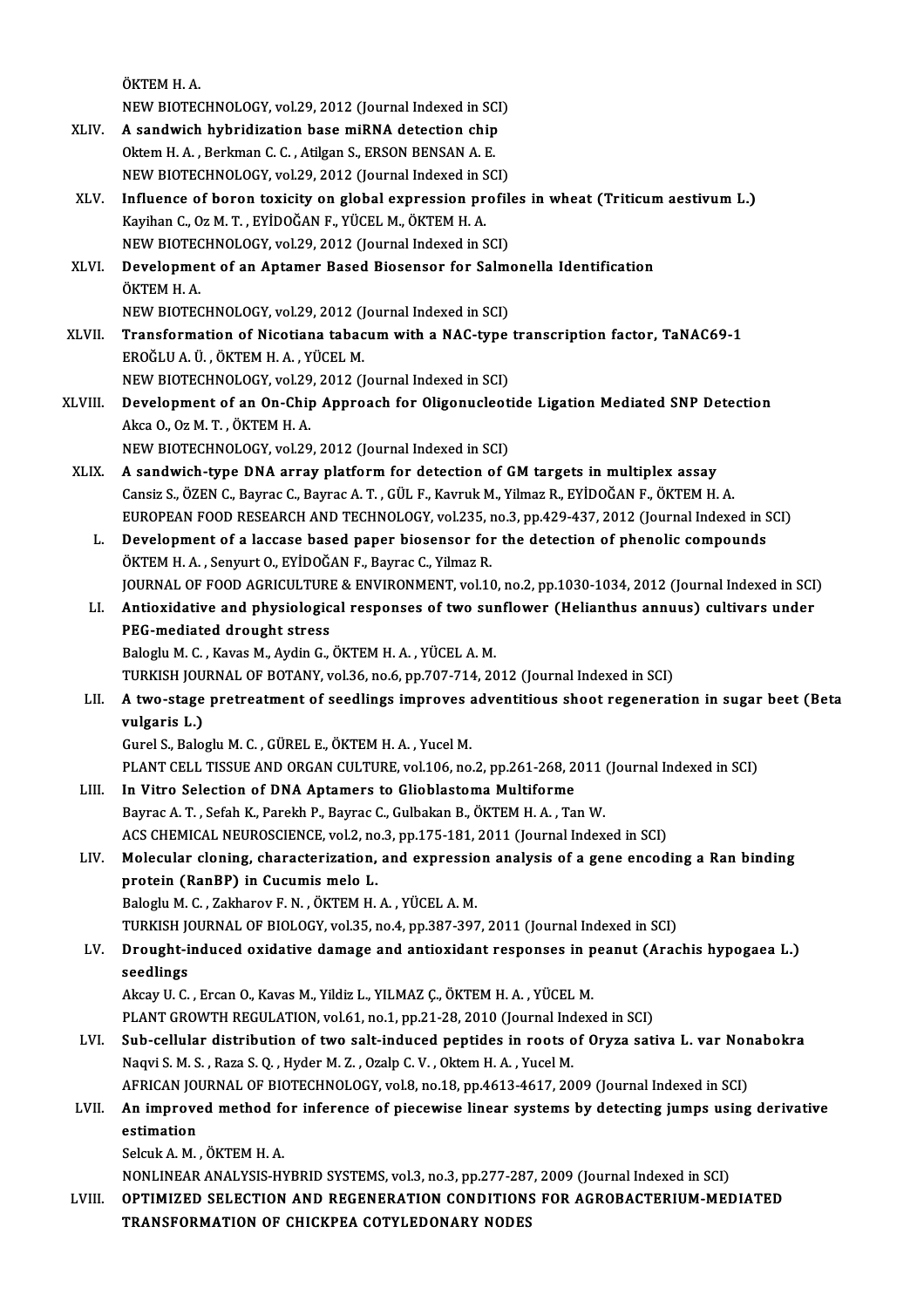OezM.T. ,EYİDOĞANF.,YÜCELM.,ÖKTEMH.A.

Oez M. T. , EYİDOĞAN F., YÜCEL M., ÖKTEM H. A.<br>PAKISTAN JOURNAL OF BOTANY, vol.41, no.4, pp.2043-2054, 2009 (Journal Indexed in SCI)<br>Agrabasterium tumafasians, mediated genetis transformation of a resalsitrant sus

LIX. Agrobacterium tumefaciens-mediated genetic transformation of a recalcitrant grain legume, lentil (Lens culinaris Medik) PAKISTAN JOURNAL OF BOTTAN<br>Agrobacterium tumeface<br>(Lens culinaris Medik) (Lens culinaris Medik)<br>Akcay U. C. , Mahmoudian M., Kamci H., YÜCEL M., ÖKTEM H. A.<br>PLANT CELL REPORTS, vol.28, no.3, pp.407-417, 2009 (Journal Indexed in SCI)<br>Identification and characterization of hydrolytic engymes from

Akcay U. C., Mahmoudian M., Kamci H., YÜCEL M., ÖKTEM H. A.

- Akcay U. C. , Mahmoudian M., Kamci H., YÜCEL M., ÖKTEM H. A.<br>PLANT CELL REPORTS, vol.28, no.3, pp.407-417, 2009 (Journal Indexed in SCI)<br>LX. Identification and characterization of hydrolytic enzymes from the midgut of the PLANT CELL REPORTS, vol.28, no.3, pp.407-417, 2009 (Journal I<br>Identification and characterization of hydrolytic enzyme<br>Helicoverpa armigera Hubner (Lepidoptera: Noctuidae)<br>Ozzur E. Vucel M. ÖVTEM H.A Identification and character<br>Helicoverpa armigera Hubn<br>Ozgur E., Yucel M., ÖKTEM H. A.<br>TURKISH JOURNAL OF ACRICUI Helicoverpa armigera Hubner (Lepidoptera: Noctuidae)<br>Ozgur E., Yucel M., ÖKTEM H. A.<br>TURKISH JOURNAL OF AGRICULTURE AND FORESTRY, vol.33, no.3, pp.285-294, 2009 (Journal Indexed in SCI)<br>Identification and sharasterization
- Ozgur E., Yucel M., ÖKTEM H. A.<br>TURKISH JOURNAL OF AGRICULTURE AND FORESTRY, vol.33, no.3, pp.285-294, 2009 (Journal Indexed in SCI)<br>LXI. Identification and characterization of hydrolytic enzymes from the midgut of Sunn Pe TURKISH JOURNAL OF AGRIC<br>Identification and charac<br>(Eurygaster integriceps)<br>Ogur E. VÜCEL M. ÖKTEM H **Identification and character<br>(Eurygaster integriceps)<br>Ogur E., YÜCEL M., ÖKTEM H. A.<br>INTERNATIONAL JOURNAL OF I** (Eurygaster integriceps)<br>Ogur E., YÜCEL M., ÖKTEM H. A.<br>INTERNATIONAL JOURNAL OF PEST MANAGEMENT, vol.55, no.4, pp.359-364, 2009 (Journal Indexed in SCI)<br>Misroerney, Anelysis of Late Besponse to Boron Toyjsity in Berley (H
	-

Ogur E., YÜCEL M., ÖKTEM H. A.<br>INTERNATIONAL JOURNAL OF PEST MANAGEMENT, vol.55, no.4, pp.359-364, 2009 (Journal Indexed in SCI)<br>LXII. Microarray Analysis of Late Response to Boron Toxicity in Barley (Hordeum vulgare L.) L Microarray Analysis of Late Response to Boron Toxicity in Barley (Hordeum vulgare L.) Leaves Oz M. T., Yilmaz R., Eyidogan F., de Graaff L., Yucel M., ÖKTEM H. A. Microarray Analysis of Late Response to Boron Toxicity in Barley (Hordeum vulgare L.) Leaves<br>Oz M. T. , Yilmaz R., Eyidogan F., de Graaff L., Yucel M., ÖKTEM H. A.<br>TURKISH JOURNAL OF AGRICULTURE AND FORESTRY, vol.33, no.2,

LXIII. Factors affecting plant regeneration from immature inflorescence of two winter wheat cultivars<br>Kavas M., ÖKTEM H. A., YÜCEL M. TURKISH JOURNAL OF AGRICULT<br>Factors affecting plant regene<br>Kavas M., ÖKTEM H.A. , YÜCEL M.<br>PIOLOGIA PLANTAPIJM val52. pa

BIOLOGIA PLANTARUM, vol.52, no.4, pp.621-626, 2008 (Journal Indexed in SCI)

LXIV. Antioxidant responses of lentil to cold and drought stress ÖKTEMH.A. ,EyidooanF.,DemirbaD.,BayracA.T. ,OezM.T. ,Oezguer E.,SelcukF.,YuecelM. Antioxidant responses of lentil to cold and drought stress<br>ÖKTEM H. A. , Eyidooan F., Demirba D., Bayrac A. T. , Oez M. T. , Oezguer E., Selcuk F., Yuecel M.<br>JOURNAL OF PLANT BIOCHEMISTRY AND BIOTECHNOLOGY, vol.17, no.1, p ÖKTEM H. A., Eyidooan F., Demirba D., Bayrac A. T., Oez M. T., Oezguer E., Selcuk F., Yuecel M.<br>JOURNAL OF PLANT BIOCHEMISTRY AND BIOTECHNOLOGY, vol.17, no.1, pp.15-21, 2008 (Journal Inde<br>LXV. Label-free detection of telom

JOURNAL OF PLANT BIOCHEMISTRY AND BIOTECHNO<br>Label-free detection of telomerase activity using<br>Eskiocak U., Ozkan-Ariksoysal D., Ozsoz M., Oktem H. A.<br>ANALYTICAL CHEMISTRY vol 79 no 22 nn 8807 8811 Label-free detection of telomerase activity using guanine electrochemical ox<br>Eskiocak U., Ozkan-Ariksoysal D., Ozsoz M., Oktem H. A.<br>ANALYTICAL CHEMISTRY, vol.79, no.22, pp.8807-8811, 2007 (Journal Indexed in SCI)<br>A due li

## Eskiocak U., Ozkan-Ariksoysal D., Ozsoz M., Oktem H. A.<br>ANALYTICAL CHEMISTRY, vol.79, no.22, pp.8807-8811, 2007 (Journal Indexed in SCI)<br>LXVI. A dye-ligand immobilized poly(2-hydroxyethylmethacrylate) membrane used for ads ANALYTICAL CHEMISTRY, vol.79, n<br>A dye-ligand immobilized poly<br>isolation of immunoglobulin G<br>Bayramaghy C. Oltam H.A., Arica l A dye-ligand immobilized poly(2-h)<br>isolation of immunoglobulin G<br>Bayramoglu G., Oktem H.A., Arica M.Y.<br>PIOCHEMICAL ENGINEERING JOURNAL isolation of immunoglobulin G<br>Bayramoglu G., Oktem H. A. , Arica M. Y.<br>BIOCHEMICAL ENGINEERING JOURNAL, vol.34, no.2, pp.147-155, 2007 (Journal Indexed in SCI)<br>Single eten purification of recombinent Thermus aguatious DNA

## Bayramoglu G., Oktem H. A., Arica M. Y.<br>BIOCHEMICAL ENGINEERING JOURNAL, vol.34, no.2, pp.147-155, 2007 (Journal Indexed in SCI)<br>LXVII. Single-step purification of recombinant Thermus aquaticus DNA polymerase using DNA-apt BIOCHEMICAL ENGINEERING JOURNAL, vol.34, i<br>Single-step purification of recombinant Theorem<br>immobilized novel affinity magnetic beads<br>Oltem H.A., Bouramaghu G. Oraln V.C., Arise M. immobilized novel affinity magnetic beads<br>Oktem H. A. , Bayramoglu G., Ozalp V. C. , Arica M. Y.<br>BIOTECHNOLOGY PROGRESS, vol.23, no.1, pp.146-154, 2007 (Journal Indexed in SCI)<br>A survey on piscovice linear models of negula

OktemH.A. ,BayramogluG.,OzalpV.C. ,AricaM.Y.

## LXVIII. A survey on piecewise-linear models of regulatory dynamical systems<br>Oktem H. BIOTECH<br>A survey<br>Oktem H.<br>NONI INE

A survey on piecewise-linear models of regulatory dynamical systems<br>Oktem H.<br>NONLINEAR ANALYSIS-THEORY METHODS & APPLICATIONS, vol.63, no.3, pp.336-349, 2005 (Journal Indexed in<br>SCD Okter<br>NON<br>SCI)<br>Biog NONLINEAR ANALYSIS-THEORY METHODS & APPLICATIONS, vol.63, no.3, pp.336-349, 2005 (Journal Inde<br>SCI)<br>LXIX. Biochemical analysis of trehalose and its metabolizing enzymes in wheat under abiotic stress<br>conditions

## SCI)<br>Biochemica<br>conditions<br>El Bashiti T conditions<br>El-Bashiti T., Hamamci H., Oktem H., Yucel M. conditions<br>El-Bashiti T., Hamamci H., Oktem H., Yucel M.<br>PLANT SCIENCE, vol.169, no.1, pp.47-54, 2005 (Journal Indexed in SCI)<br>Antioxident responses of shoots and reets of lantil to NeCl seli

## El-Bashiti T., Hamamci H., Oktem H., Yucel M.<br>PLANT SCIENCE, vol.169, no.1, pp.47-54, 2005 (Journal Indexed in SCI)<br>LXX. Antioxidant responses of shoots and roots of lentil to NaCl-salinity stress<br>Pendescly E. Evidesen E. PLANT SCIENCE, vol.169, no.1, pp.47-54, 200!<br>Antioxidant responses of shoots and roo<br>Bandeoglu E., Eyidogan F., Yucel M., Oktem H.<br>BLANT CROWTH RECULATION vol.42, no.1, r Antioxidant responses of shoots and roots of lentil to NaCl-salinity stress<br>Bandeoglu E., Eyidogan F., Yucel M., Oktem H.<br>PLANT GROWTH REGULATION, vol.42, no.1, pp.69-77, 2004 (Journal Indexed in SCI)<br>Antioxidant responses

PLANT GROWTH REGULATION, vol.42, no.1, pp.69-77, 2004 (Journal Indexed in SCI)

## Bandeoglu E., Eyidogan F., Yucel M., Oktem H.<br>PLANT GROWTH REGULATION, vol.42, no.1, pp.69-77, 2004 (Journal Indexed in SCI)<br>LXXI. Antioxidant responses of tolerant and sensitive barley cultivars to boron toxicity<br>Karabal Antioxidant responses of tolerant and sensitive barley cultivars t<br>Karabal E., Yucel M., Oktem H.<br>PLANT SCIENCE, vol.164, no.6, pp.925-933, 2003 (Journal Indexed in SCI)<br>Superevide diamutase estivity in selt stressed wheet

Karabal E., Yucel M., Oktem H.<br>PLANT SCIENCE, vol.164, no.6, pp.925-933, 2003 (Journal Indexed in Strature Superoxide dismutase activity in salt stressed wheat seedlings PLANT SCIENCE, vol.164, no.6,<br>Superoxide dismutase activ<br>Eyidogan F., Oktem H., Yucel M.<br>ACTA PHYSIOLOGIAE PLANTAE Superoxide dismutase activity in salt stressed wheat seedlings<br>Eyidogan F., Oktem H., Yucel M.<br>ACTA PHYSIOLOGIAE PLANTARUM, vol.25, no.3, pp.263-269, 2003 (Journal Indexed in SCI)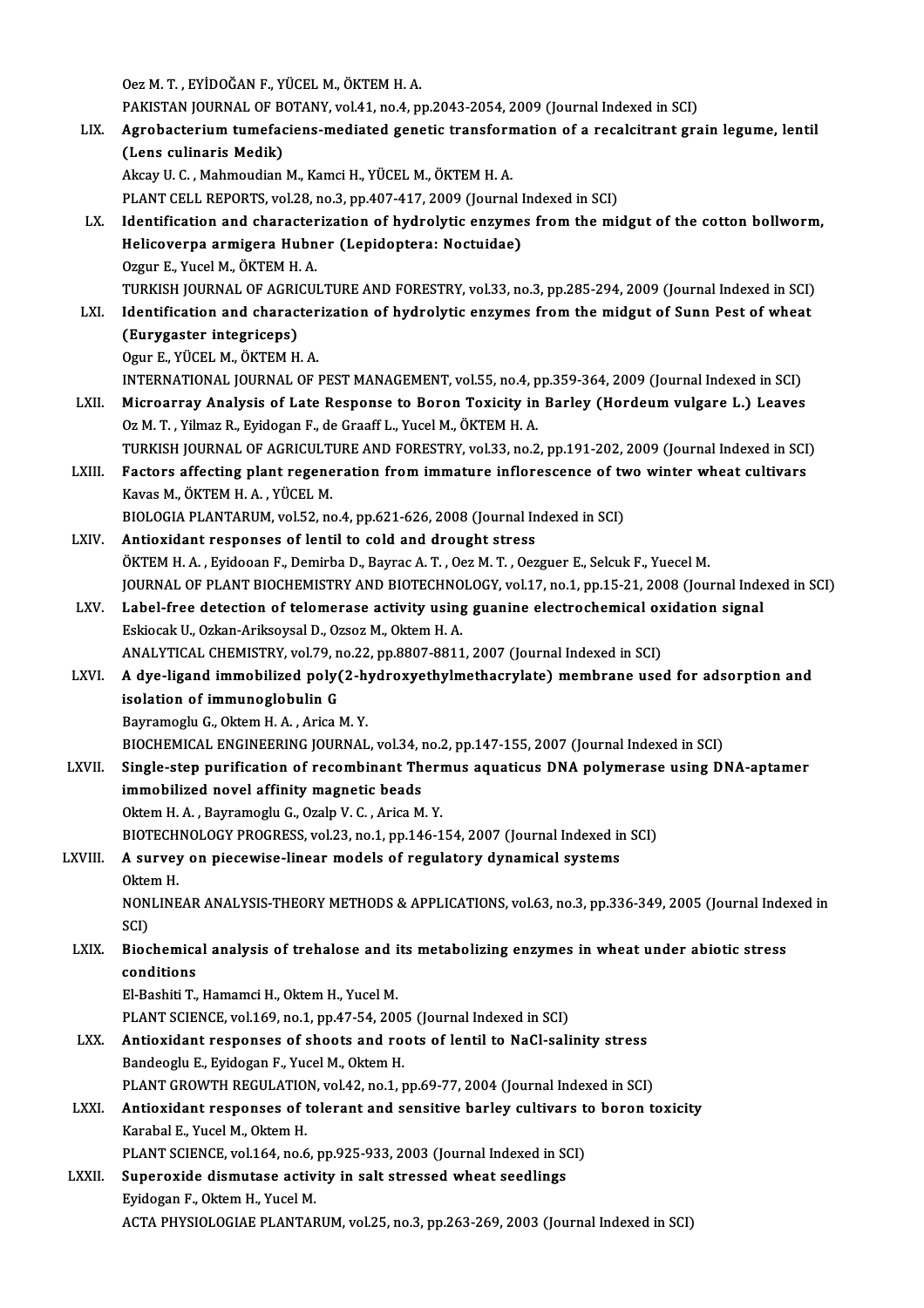| LXXIII.      | Superoxide dismutase activity of hexaploid and tetraploid wheat cultivars subjected to heat and                                                     |
|--------------|-----------------------------------------------------------------------------------------------------------------------------------------------------|
|              | chilling stress                                                                                                                                     |
|              | Eyidogan F., Oktem H., Yucel M.                                                                                                                     |
|              | CEREAL RESEARCH COMMUNICATIONS, vol.31, pp.387-394, 2003 (Journal Indexed in SCI)                                                                   |
| <b>LXXIV</b> | Transformation of lentil (Lens culinaris M.) cotyledonary nodes by vacuum infiltration of                                                           |
|              | Agrobacterium tumefaciens                                                                                                                           |
|              | Mahmoudian M., Yucel M., Oktem H.                                                                                                                   |
|              | PLANT MOLECULAR BIOLOGY REPORTER, vol.20, no.3, pp.251-257, 2002 (Journal Indexed in SCI)                                                           |
| <b>LXXV</b>  | Nitrate reductase and glutamate dehydrogenase activities of resistant and sensitive cultivars of                                                    |
|              | wheat and barley under boron toxicity                                                                                                               |
|              | Mahboobi H., Yucel M., Oktem H.                                                                                                                     |
|              | JOURNAL OF PLANT NUTRITION, vol.25, no.8, pp.1829-1837, 2002 (Journal Indexed in SCI)                                                               |
| <b>LXXVI</b> | Vacuum infiltration based agrobacterium mediated gene transfer to lentil (Lens culinaris M.) tissues                                                |
|              | Mahmoudian M., Celikkol U., Yucel M., Oktem H.<br>BIOTECHNOLOGY & BIOTECHNOLOGICAL EQUIPMENT, vol.16, no.1, pp.24-29, 2002 (Journal Indexed in SCI) |
| LXXVII.      | Cell wall uronic acid concentrations of resistant and sensitive cultivars of wheat and barley under                                                 |
|              | boron toxicity                                                                                                                                      |
|              | Mahboobi H., Yucel M., Oktem H.                                                                                                                     |
|              | JOURNAL OF PLANT NUTRITION, vol.24, no.12, pp.1965-1973, 2001 (Journal Indexed in SCI)                                                              |
| LXXVIII.     | Photosystem II and cellular membrane stability evaluation in hexaploid wheat seedlings under salt                                                   |
|              | stress conditions                                                                                                                                   |
|              | Ozalp V., Oktem H., Naqvi S., Yucel M.                                                                                                              |
|              | JOURNAL OF PLANT NUTRITION, vol.23, no.2, pp.275-283, 2000 (Journal Indexed in SCI)                                                                 |
| <b>LXXIX</b> | Effect of arachidonic acid on specific binding of [H-3]naloxone to opioid receptors                                                                 |
|              | Apaydin S., Oktem H.                                                                                                                                |
|              | ACTA NEUROBIOLOGIAE EXPERIMENTALIS, vol.60, no.3, pp.361-363, 2000 (Journal Indexed in SCI)                                                         |
| <b>LXXX</b>  | Changes in total protein profiles of barley cultivars in response to toxic boron concentration                                                      |
|              | Mahboobi H., Yucel M., Oktem H.                                                                                                                     |
|              | JOURNAL OF PLANT NUTRITION, vol.23, no.3, pp.391-399, 2000 (Journal Indexed in SCI)                                                                 |
| <b>LXXXI</b> | Immobilization of catalase in poly(isopropylacrylamide-co-hydroxyethylmethacrylate) thermally                                                       |
|              | reversible hydrogels                                                                                                                                |
|              | Arica M., Oktem H., Oktem Z., Tuncel S.                                                                                                             |
|              | POLYMER INTERNATIONAL, vol.48, no.9, pp.879-884, 1999 (Journal Indexed in SCI)                                                                      |
| LXXXII.      | Effect of water deficit conditions on superoxide dismutase isoenzyme activities in wheat                                                            |
|              | Inci F, Oktem H, Yucel M.                                                                                                                           |
|              | CEREAL RESEARCH COMMUNICATIONS, vol.26, no.3, pp.297-304, 1998 (Journal Indexed in SCI)                                                             |
| LXXXIII.     | 2-DIMENSIONAL ELECTROPHORESIS OF PROTEINS WITH A DIFFERENT APPROACH TO ISOELECTRIC-                                                                 |
|              | <b>FOCUSING</b>                                                                                                                                     |
|              | NAQVI S., OZALP V., OKTEM H., YUCEL M.                                                                                                              |
|              | ANALYST, vol.119, no.6, pp.1341-1344, 1994 (Journal Indexed in SCI)                                                                                 |
|              |                                                                                                                                                     |

### Articles Published in Other Journals

I. Growth of microalgae Chlorella vulgaris at the photobioreactor for biodiesel production<br>I. Growth of microalgae Chlorella vulgaris at the photobioreactor for biodiesel production SEE I HEIBHEH II OTHEI JOHT HEIB<br>Growth of microalgae Chlorella vulgaris at the ph<br>ERTÜRK H., SUDAGIDAN M., YURDAKUL M., ÖKTEM H. A.<br>Microbiology and Bistechnology Banerts val 3 no.1, 201 ERTÜRK H., SUDAGIDAN M., YURDAKUL M., ÖKTEM H. A.<br>Microbiology and Biotechnology Reports, vol.2, no.1, 2018 (Refereed Journals of Other Institutions)

### Books&Book Chapters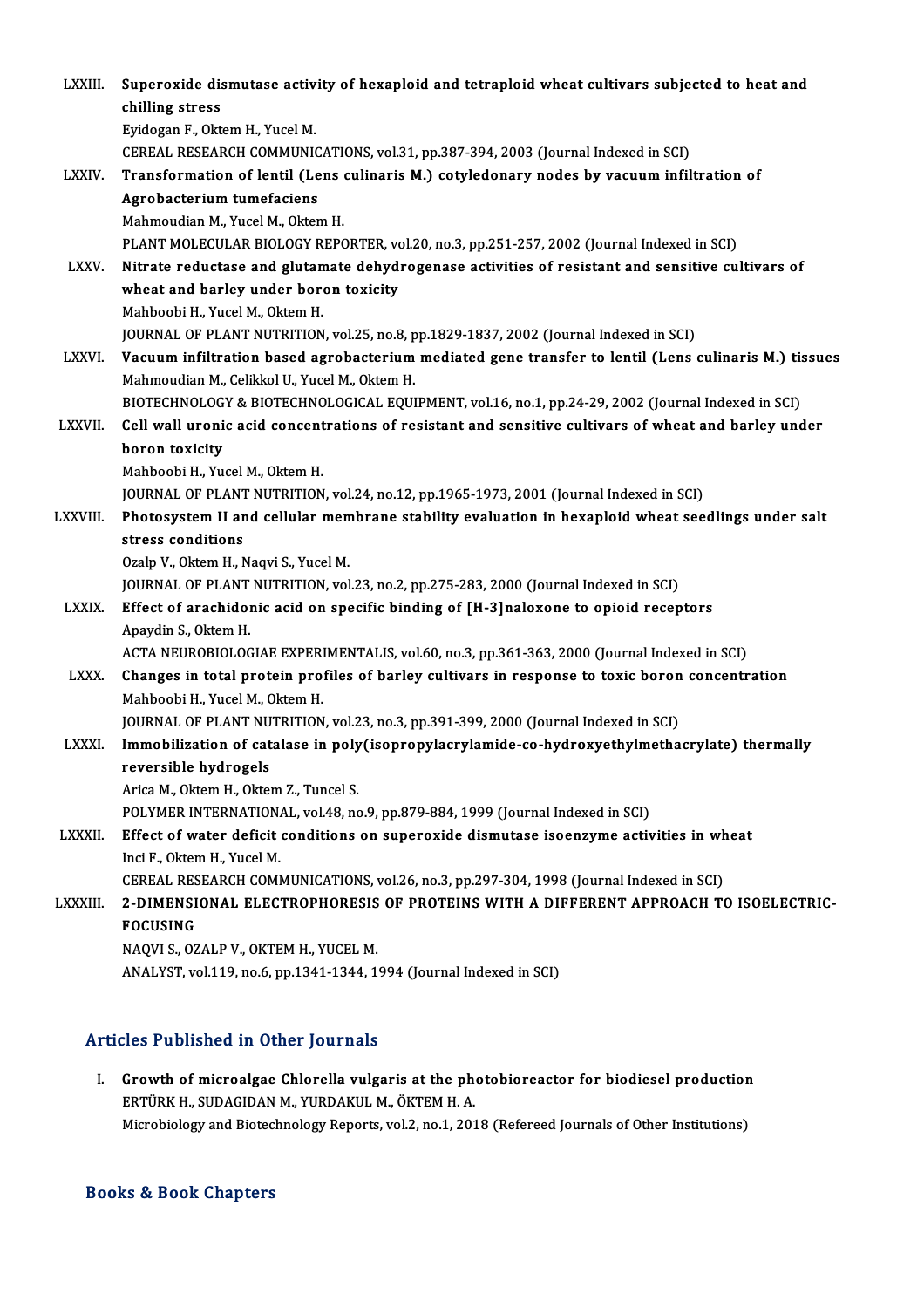I. Biyoloji:ÖZ

ARSLAN Ö., ÇİÇEK N., YILMAZ R., ÖKTEM H. A. , EKMEKÇİ Y., KAYIHAN C., EYİDOĞAN F., KANDEMİR İ., ÇETİN D.<br>nobel, 2017 Bi<mark>yoloji:ÖZ</mark><br>ARSLAN Ö., (<br>nobel, 2017<br>Lantil (Lan nobel, 2017<br>Lentil (Lens culinaris Medik)<br>ÇELİKKOL AKÇAY U., YÜCEL A. M. , ÖKTEM H. A.<br>inı Methods in Melecular Bielegy Astebasteriyu

II. Lentil (Lens culinaris Medik)

in: Methods in Molecular Biology Agrobacterium Protocols, Kan Wang, Editor, Humana Press, New York, pp.265-274, 2015 ÇELİKKOL<br>in: Method:<br>274, 2015

### Refereed Congress / Symposium Publications in Proceedings

- I. Effects of Radiation Dose Rates on DNA Extraction Obtained From Bacillus Anthracis ORTATATLIM.,KENARL.,SEZİGENS.,EYİSONR.K. ,ÖKTEMH.A. 23' ncü Balkan Askeri Tıp Kongresi, Antalya, Turkey, 11 - 14 May 2018
- II. Yerel Micractinium sp. ME05 Suşunun Şilempe Kullanılarak Büyütülmesi ve Biyodizel Üretimi KöseEnginI.,ÇEKMECELİOĞLUD.,YÜCELA.M. ,ÖKTEMH.A. Yerel Micractinium sp. ME05 Suşunun Şilempe Kullanılarak Büyütülmesi ve Biyodizel Üre<br>Köse Engin I., ÇEKMECELİOĞLU D., YÜCEL A. M. , ÖKTEM H. A.<br>19. ULUSLARARASI KATILIMLI ULUSAL BİYOTEKNOLOJİ KONGRESİ, Turkey, 1 - 03 Dece Köse Engin I., ÇEKMECELİOĞLU D., YÜCEL A. M. , ÖKTEM H. A.<br>19. ULUSLARARASI KATILIMLI ULUSAL BİYOTEKNOLOJİ KONGRESİ, Turkey, 1 - 03 December 2017<br>III. Aflatoksin B1 Tanısı İçin Mezoporlu Silika Nanoparçacık Tabanlı Aptasen
- 19. ULUSLARARASI KATILIMLI ULUSA<br>Aflatoksin B1 Tanısı İçin Mezopor<br>BULUT O., YILMAZ M. D. , ÖKTEM H. A.<br>10. ULUSLARARASI KATU IMLI ULUSA Aflatoksin B1 Tanısı İçin Mezoporlu Silika Nanoparçacık Tabanlı Aptasensörün Geliştiril:<br>BULUT O., YILMAZ M. D. , ÖKTEM H. A.<br>19. ULUSLARARASI KATILIMLI ULUSAL BİYOTEKNOLOJİ KONGRESİ, Turkey, 1 - 03 December 2017<br>Tam Hüsre BULUT O., YILMAZ M. D. , ÖKTEM H. A.<br>19. ULUSLARARASI KATILIMLI ULUSAL BİYOTEKNOLOJİ KONGRESİ, Turkey, 1 - 03 December 2017<br>IV. Tam Hücre Bakteriyel Biyosensörleri Kullanılarak Sudaki Ağır Metallerin Tespit Edilmesi<br>EL
- 19. ULUSLARARASI KATILIMLI ULUSAL BİYOTEKNOLOJİ KONGRESİ, Turkey, 1 03 December 2017<br>Tam Hücre Bakteriyel Biyosensörleri Kullanılarak Sudaki Ağır Metallerin Tespit Edilmes<br>ELÇİN E., ÖKTEM H. A.<br>19. ULUSLARARASI KATILIMLI Tam Hücre Bakteriyel Biyosensörleri Kullanılarak Sudaki Ağır Metallerin Tespit Edilmes<br>ELÇİN E., ÖKTEM H. A.<br>19. ULUSLARARASI KATILIMLI ULUSAL BİYOTEKNOLOJİ KONGRESİ, Turkey, 1 - 03 December 2017<br>Melas Kullanılarak Yaral M

- ELÇİN E., ÖKTEM H. A.<br>19. ULUSLARARASI KATILIMLI ULUSAL BİYOTEKNOLOJİ KONGRESİ, Turkey, 1 03 December 20.<br>19. Melas Kullanılarak Yerel Micractinium sp. ME05 Suşunun Büyütülmesi ve Yağ Üretimi 19. ULUSLARARASI KATILIMLI ULUSAL BİYOTEKNOLOJİ KON<br>Melas Kullanılarak Yerel Micractinium sp. ME05 Suşun<br>Köse Engin I., ÇEKMECELİOĞLU D., YÜCEL A. M. , ÖKTEM H. A.<br>19. ULUSLARARASI KATILIMLI IILISAL RİYOTEKNOLOJİ KON Melas Kullanılarak Yerel Micractinium sp. ME05 Suşunun Büyütülmesi ve Yağ Üretimi<br>Köse Engin I., ÇEKMECELİOĞLU D., YÜCEL A. M. , ÖKTEM H. A.<br>19. ULUSLARARASI KATILIMLI ULUSAL BİYOTEKNOLOJİ KONGRESİ, Turkey, 1 - 03 December Köse Engin I., ÇEKMECELİOĞLU D., YÜCEL A. M. , ÖKTEM H. A.<br>19. ULUSLARARASI KATILIMLI ULUSAL BİYOTEKNOLOJİ KONGRESİ, Turkey, 1 - 03 December 2017<br>VI. Growth of the algae Chlorella vulgaris at the photobioreactor and extrac
- 19. ULUSLARARASI KAT<br>Growth of the algae C<br>biodiesel production<br>EPT<sup>(IDV</sup> H OVTEM H A Growth of the algae C.<br>biodiesel production<br>ERTÜRK H., ÖKTEM H. A.<br>Eth World Congress on E biodiesel production<br>ERTÜRK H., ÖKTEM H. A.<br>6th World Congress on Biofuels abd Bioenergy, 5 - 07 September 2017<br>Cold indused componative transcriptome apolysis of Potate (Se

- ERTÜRK H., ÖKTEM H. A.<br>6th World Congress on Biofuels abd Bioenergy, 5 07 September 2017<br>VII. Cold-induced comparative transcriptome analysis of Potato (Solanum tuberosum L. cv. Kennebec)<br>that betarelagevely expresses th 6th World Congress on Biofuels abd Bioenergy, 5 - 07 Septe<br>Cold-induced comparative transcriptome analysis of<br>that heterologously expresses the rice Osmyb4 gene<br>AVDIN C. Or M.T. Vusel M. Oktom H.A. Cold-induced comparative transcrip<br>that heterologously expresses the r<br>AYDIN G., Oz M. T. , Yucel M., Oktem H. A.<br>European Bistechnology Conference, Le that heterologously expresses the rice Osmyb4 gene<br>AYDIN G., Oz M. T., Yucel M., Oktem H. A.<br>European Biotechnology Conference, Latvia, 5 - 07 May 2016, vol.231 AYDIN G., 0z M. T., Yucel M., Oktem H. A.<br>European Biotechnology Conference, Latvia, 5 - 07 May 2016,<br>VIII. Thermo-resistant microalgae for biodiesel production<br>Oney M. Sonmer C. ÖVTEM H. A., VÜCEL M.
- European Biotechnology Conference, Latvia<br>Thermo-resistant microalgae for biodio<br>Onay M., Sonmez C., ÖKTEM H. A. , YÜCEL M.<br>EERS EMPO 2014 Conference, Paris, Erance Onay M., Sonmez C., ÖKTEM H. A., YÜCEL M.<br>FEBS EMBO 2014 Conference, Paris, France, 30 August - 04 September 2014, vol.281, pp.672-673

### IX. Biodiesel production fromhuzelnut oil bymeans of transesterification reaction OnayM.,YÜCELM.,ÖKTEMH.A. 38thCongress of the Federation from huzelnut oil by means of transesterification reaction<br>Congress of the Federation-of-European-Biochemical-Societies (FEBS), Saint Peter, Guernsey And Alderney, 6<br>11 July 2012, vol 280, pp Onay M., YÜCEL M., ÖKTEM H. A.<br>38th Congress of the Federation-of-<br>- 11 July 2013, vol.280, pp.598-599<br>Annligation of Eiber EISH mathe 38th Congress of the Federation-of-European-Biochemical-Societies (FEBS), Saint Peter, Gunden-FISH methods for Transgene Analysis in Transgenic Plants<br>X. Application of Fiber-FISH methods for Transgene Analysis in Transgen

- 11 July 2013, vol.280, pp.598-599<br>X. Application of Fiber-FISH methods for Transgene Analysis in Transgenic Plants<br>Aksoy S., Hekimbasi T., EYİDOĞAN F., ÖKTEM H. A. , BUDAK H. 7th European Cytogenetics Conference, Stockholm, Sweden, 4 - 07 July 2009, vol.17, pp.170 Aksoy S., Hekimbasi T., EYİDOĞAN F., ÖKTEM H. A. , BUDAK H.<br>7th European Cytogenetics Conference, Stockholm, Sweden, 4 - 07 July 2009, vol.17, pp.170<br>XI. Optimisation of tissue culture, regeneration and Agrobacterium-media
- 7th European Cytogenetics Conference, Stockholm, Sweden, 4 07 July 2009, vol.17, pp.170<br>Optimisation of tissue culture, regeneration and Agrobacterium-mediated transformation<br>paramaters in winter wheat cultivars (T.durum Optimisation of tissue culture,<br>paramaters in winter wheat culture<br>Kavas M., ÖKTEM H.A. , YÜCEL M.<br>11th Annual Congress of the Inter paramaters in winter wheat cultivars (T.durum cv. Kiziltan-91 and T.aestivum cv. Bezostaja-01)<br>Kavas M., ÖKTEM H. A. , YÜCEL M.<br>11th Annual Congress of the International- Association-for-Plant-Tissue-Culture-and-Biotechnol

Kavas M., ÖKTEM H. A. , YÜCEL M.<br>11th Annual Congress of the Inter<br>13 - 18 August 2006, pp.315-318 13 - 18 August 2006, pp 315-318

XII. GMPS in Turkey: current status and future challenges<br>Oktem H. A.